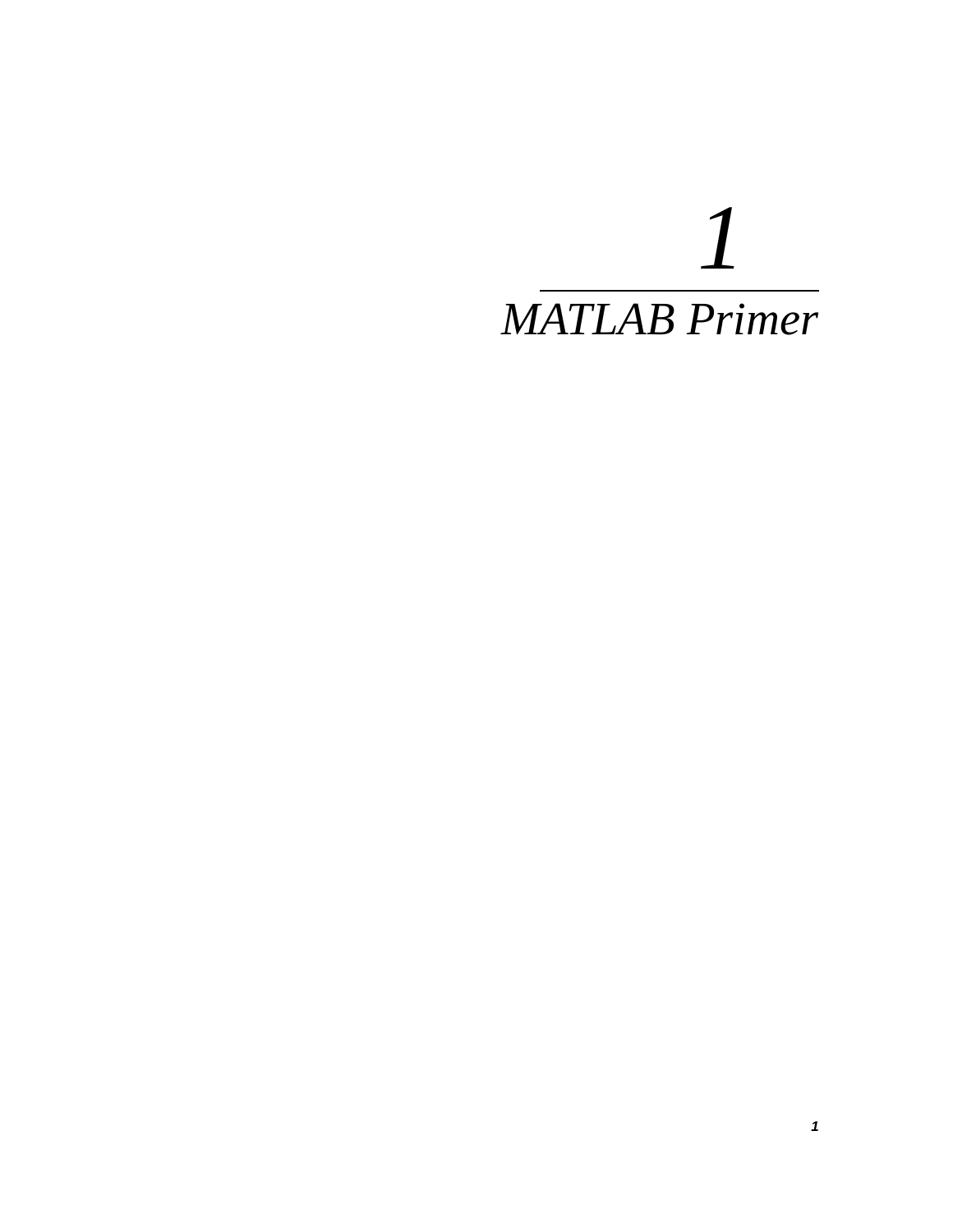#### **2** MATLAB PRIMER

MATLAB is a software tool and programming environment that has become commonplace among scientists and engineers. For the engineering professional it is a useful programming language for scientific computing, data processing, and visualization of results. Many useful mathematical functions and graphical features are integrated with the language. MATLAB is a powerful language for many applications as it has high-level functionality for science and engineering applications coupled with the flexibility of a general-purpose programming environment. Throughout this course, we primarily use MATLAB for simulating dynamic systems and the analysis and visualization of experimental data.

This chapter does not provide a complete description of MATLAB programming, but rather an introduction to the basic capability and the basic syntax. As the title says, this chapter is a primer, not complete product documentation. In this chapter we provide some simple examples to get the student started and familiar with programming in the environment. There is extensive documentation on the Mathworks web site as well as the help feature built into the MATLAB environment. All the commands presented in this chapter have detailed explanations of the functionality via the built in help. This chapter is also not a general introduction to programming.

Most of the functionality will be presented through very simple (trivial) examples, just to present the basic syntax and capability. More complete and complicated programs are included at the end of the chapter. If you are an experienced programmer, you should pay particular attention to the sections on array operations and mathematics as this feature is one of the biggest differences with traditional programming languages.

We emphasize that this chapter is only an introduction to the basic functionality of MATLAB. There is much more to learn than contained here. Also, you should not feel frustrated if you do not understand everything the first time you read this. Programming requires time to learn and much practice. We will be using MATLAB throughout this course so you will get plenty of time to practice; this is only the start.

To get the most out of this chapter you should read the notes with MATLAB open and type each command and write each program as you read this primer. Make some variations so that you understand each command and program. There are problems in the chapter meant to give you practice programming in MATLAB. Depending on your past programming experience these activities may vary in difficulty, it will likely be very challenging for someone who has never programmed in the past. Do not worry about the "deliverables" with each problem. The main objective of the problemsis to provide some example applicationsto give you practice and a chance to explore.

#### **1.1 GETTING STARTED**

The focus of the MATLAB graphical user interface (GUI) is the command window. In the command window you can type MATLAB instructions, the instructions will be executed instantaneously and the result will be displayed in the window. You may also store a sequence of commands in a file so that you may run a long sequence of instructions. We will get to that later, but we will start with running all our instructions in interactive mode. In the MATLAB command window the characters » indicate the **prompt**. The prompt is waiting for you to type a command to be executed. The notation for commands in this primer is,

» command;

which simply means you should type "command;" at the MATLAB prompt. If a semi-colon is placed at the end of a command then all output from that command is suppressed and you will get the next prompt after execution. If you do not type the semi-colon, any output from the command will be displayed. Many times in this primer we use comments to help explain the purpose of each command. Comments are marked by the percent sign, MATLAB ignores anything to the right of a percent sign. The comments allow the reader to follow written programs more easily. We will make use of comments to clarify the intent, the format will follow

» command; %% This is a comment to describe this command

Finally, any command presented in this primer has further information via the integrated help manual. To find details of commands that we present, simply type

» help command

which will provide information on the inputs, outputs, usage, and functionality of the command. Most commands have a variety of options that may be invoked and these are explained in the help. A listing of commands sorted by functionality can be found by typing help.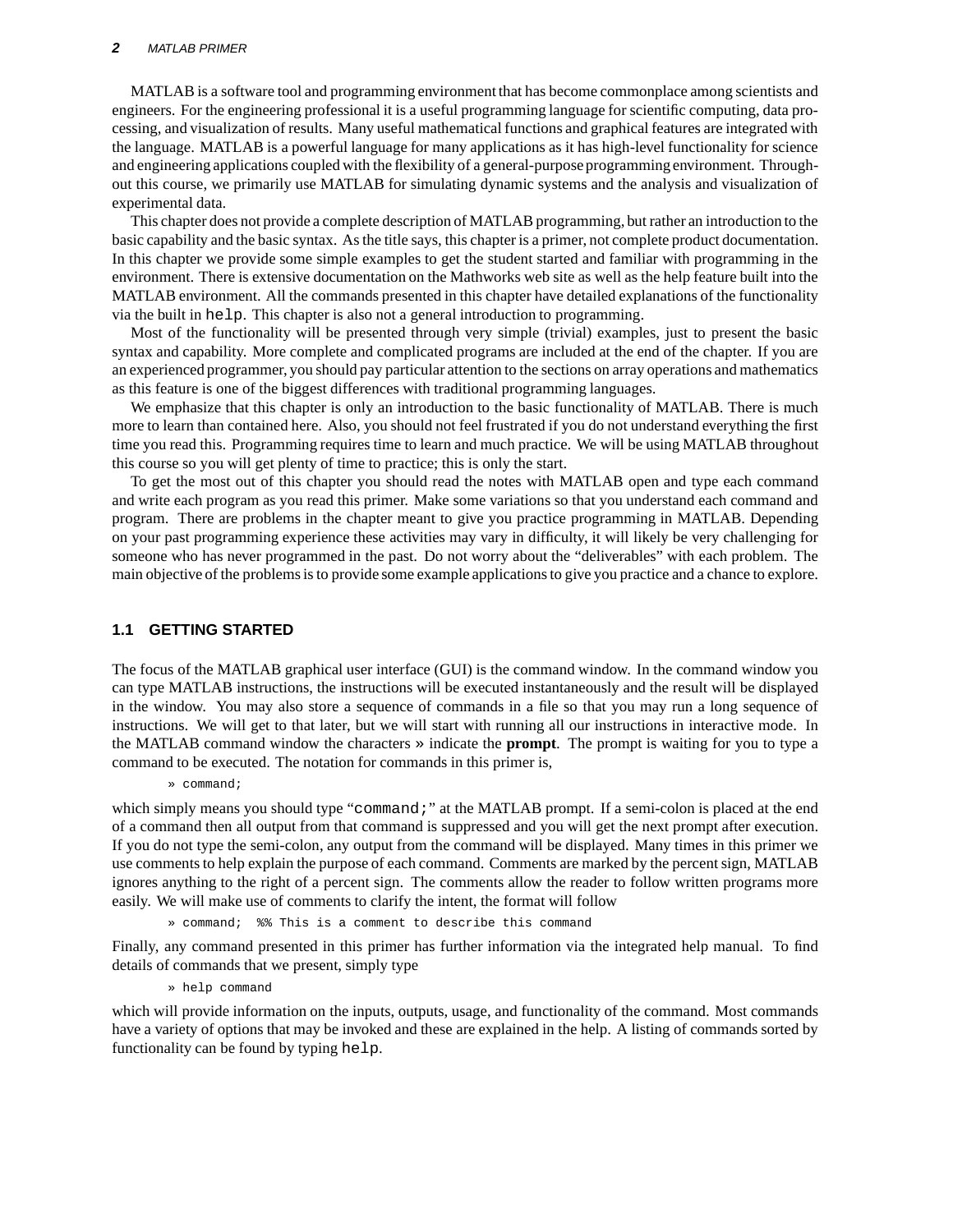#### **1.2 CALCULATOR**

The simplest function that MATLAB can performis that of a very expensive calculator. You may go to the command window and try typing in basic mathematical operations such as the following three examples,

```
» 4*9
ans =
  36
» 12/8
ans =
 1.5000
\sqrt{2+31} - (9*(2-9))/18ans =46.5000
```
after hitting the return key following each command you will receive the answers shown. Note the basic operators are  $+$  for addition,  $-$  for subtraction,  $*$  for multiplication, and  $/$  for division. The order of operations follows the convention of basic algebra such that if you type  $8*4 + 3$  or  $8*(4 + 3)$  you will get the appropriate answers. MATLAB understands most common mathematical operations such as trigonometric functions, exponentials, complex numbers, and common constants. Try typing some of the following operations at the command line.

```
» pi
ans =
 3.1416
» cos(pi/6)
ans =
  0.8660
» 2ˆ3
ans =
  8
```
Some common mathematical functions are sqrt(x) for  $\sqrt{x}$ ,  $x^{\frown}$  y is  $x^y$ ,  $\log(x)$  is the base e logarithm of x,  $log10(x)$  is the base 10 logarithm of x,  $cos(x)$  is  $cos(x)$ , and  $exp$  is  $e<sup>x</sup>$ . You can see what other elementary functions are known to MATLAB by typing » help elfun. For the usage of any of these commands you can type, for example, » help acos and to get help on the usage of the inverse cosine function. The value you provide the function is called the **argument** and always must be included in parentheses after the function name.

## **1.3 VARIABLES**

We can start to make the calculator a little more useful if we store data into variables so that we can collect the results of lengthy calculations in a straightforward manner. The following commands are examples of **assignment statements**.

 $x = 4.8;$ » y = 7;  $\ast$  z =  $x \ast y$ ;

These commands define three variables, x, y and z and assign their values 4.8, 7 and 33.6 respectively. If we type the commands as listed above, we will simply receive the prompt after hitting return (because we included the semicolon). To understand what MATLAB has done, type whos. The whos command lists all variables that are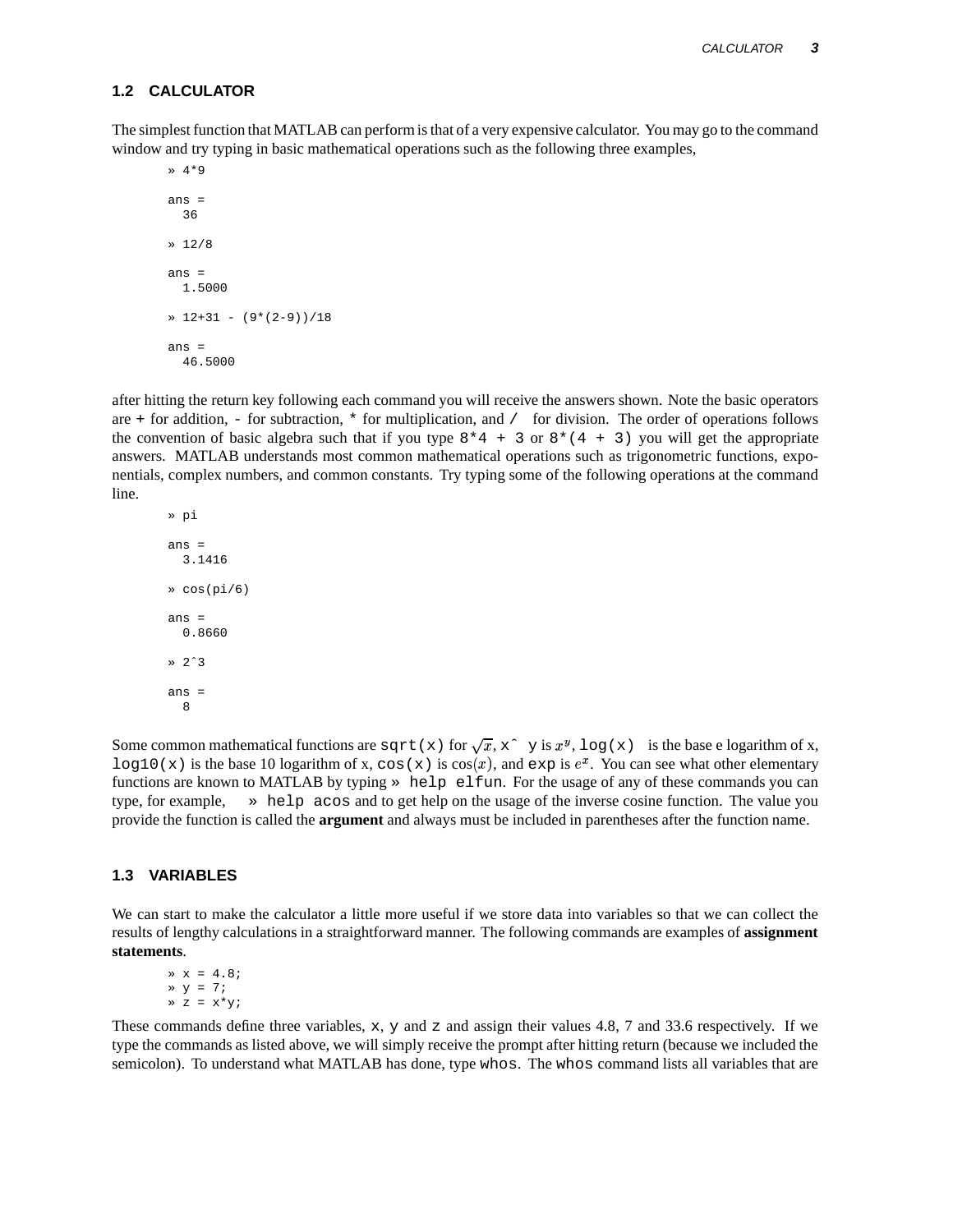stored in the local **workspace**, or memory. After typing whos, we will see that MATLAB has created the variables x, y, and z and stored them in the workspace.

| » whos |     |      |                                          |  |             |                |  |
|--------|-----|------|------------------------------------------|--|-------------|----------------|--|
| Name   |     | Size |                                          |  | Bytes Class |                |  |
| X      | 1x1 |      |                                          |  |             | 8 double array |  |
| У      | 1x1 |      |                                          |  |             | 8 double array |  |
| Z      | 1x1 |      |                                          |  |             | 8 double array |  |
|        |     |      |                                          |  |             |                |  |
|        |     |      | Grand total is 3 elements using 24 bytes |  |             |                |  |

To remove all variables from the workspace use the command, clear. If you now execute the whos command you will find that the workspace is empty. You may also selectively remove variables from the workspace with clear variable;. There is also a graphical window that displays the workspace interactively in a side window which you may activate.

There is no difference between the way integers or real numbers are used in MATLAB. All variables thus far are listed as an eight byte, 1x1 element, double array. In many programming languages, such as C, there is a difference between mathematics and storage of integer and real numbers, but not so in MATLAB. In the whos listing, the 1x1 refers to the fact that the variables are single entry of a table of numbers. We will demonstrate in short order that MATLAB is efficient in working with tables, or arrays, of numbers. MATLAB always assumes all numbers are tables - even if there is only one entry. To view the values assigned to the variables, simply type the variable name with no semi-colon.

» z  $z =$ 33.6000

You can use almost any name you like for variables, but there are restrictions. You must start each variable name with a letter, but numbers may follow (a2 is fine, 2a is not). You may not use spaces to separate words in a long variable name, but you may use the underscore (long\_variable\_name is fine). You may not use other symbols in the variables name. MATLAB also has many **keywords** that are part of the language and may not be used for variables names. These keywords include for, if, else, elseif, while, function, return, continue, global, persistent, break, case, otherwise, try, and catch. If you use these names in variables you will receive an error immediately.

You may use variable names that match MATLAB function names, but this should always be avoided. Since MATLAB has a special place for names such as pi and cos you should not use these as a variable name, though you will be allowed to do so. If you use pi as a variable name and assign a value to it, it will no longer be available as 3.14159. If you issue the command  $\cos = 10$  you will no longer be able to use the cosine function until you clear the workspace.

## **1.4 ONE-DIMENSIONAL ARRAYS**

In the last section we stored single numbers in variables. Often we have an entire series of data that we would like to manipulate rather than a single number. One of the advantages of MATLAB is that when we create lists of data, MATLAB can perform mathematical operations on those entire lists. Such lists are often called **arrays** or **vectors**. We demonstrate the manipulation of these arrays by a series of simple examples.

When dealing with arrays the orientation is important. To create a column oriented and a row oriented array we can type the following commands.

 $* x = [1; 2; 3]$  %% column  $x =$ 1  $\mathfrak{2}$ 3 » y = [1 2 3] %% row  $y =$ 1 2 3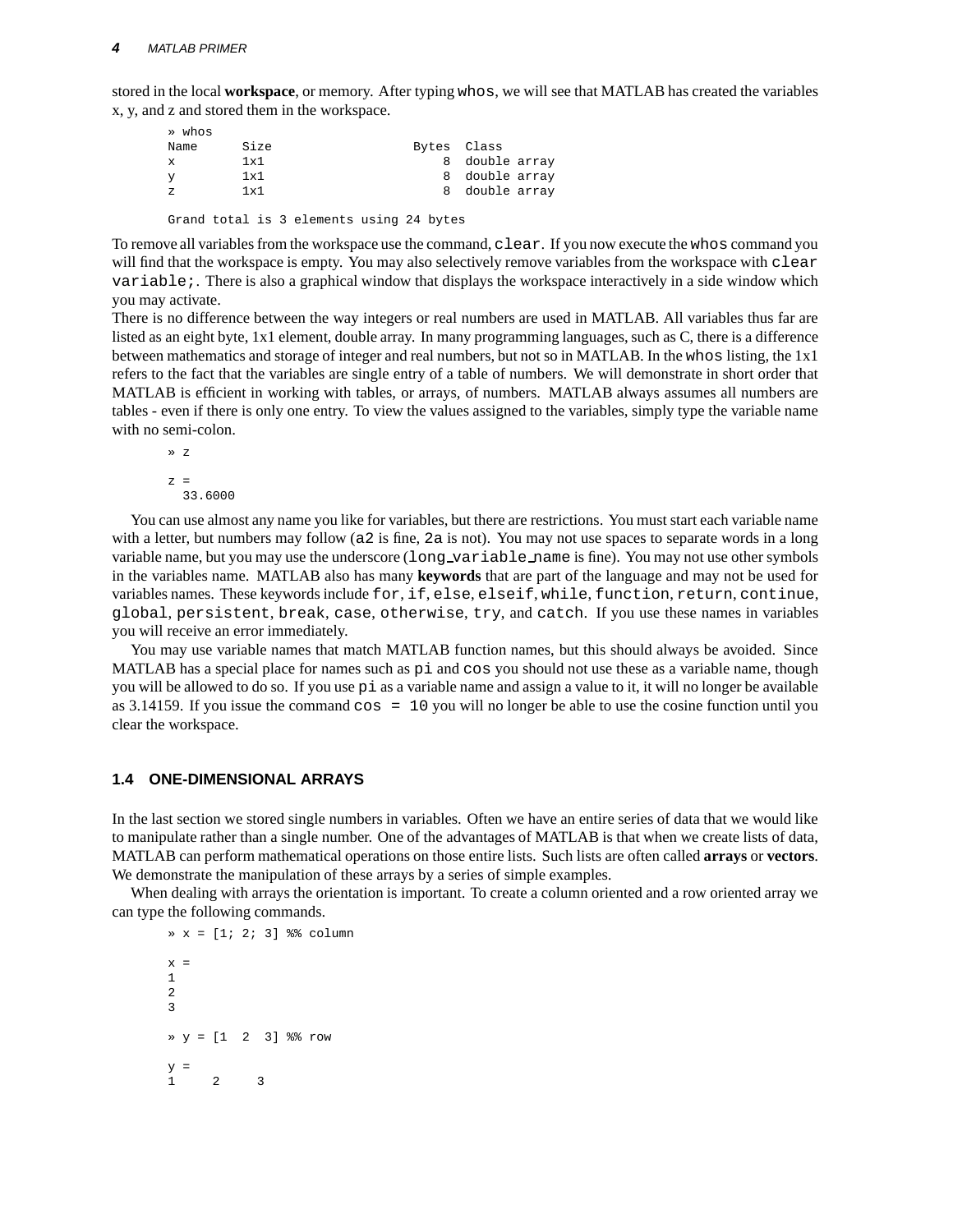To view the workspace variables

| » whos |      |             |                 |
|--------|------|-------------|-----------------|
| Name   | Size | Bytes Class |                 |
|        |      |             |                 |
| X.     | 3x1  |             | 24 double array |
| ▽      | 1x3  |             | 24 double array |

which shows that the size of the data arrays are  $3x1$  and  $1x3$  for x and y respectively. The size  $3x1$  means that the data has three rows and one column. Note that spaces between elements create rows and semicolons create columns. To find what information is contained in the first element of the array you can use the **index** enclosed in parentheses to denote the position in the array,

```
» x(1)
ans =
1
```
which returns the first element of the array x. You can also access a range of elements in the array, for example,

 $* x(1:2)$ ans = 1  $\Omega$ 

returns the elements of the array ranging from the first and second position.

One fundamental advantage of MATLAB is the ability to perform mathematical operations on entire arrays of data with one command. Using the basic mathematical operations we can multiply all the numbers in the array by a constant, add a constant to each element of the array, or add two arrays - element by element. The following commands demonstrate these concepts,

```
» x*4 %% multiply each number in the array by 4
ans =
 4
 8
 12
» x+4 %% multiply each number in the array by 4
ans =
 5
 6
  7
» x+x/5 %% sum of x and 1/5 of x
ans =
 1.2000
 2.4000
 3.6000
```
We cannot add x and y as they are oriented in different directions, one is a row array and the other a column array, and MATLAB will return an error. In order to add arrays they need to be the same size and the same orientation.

» x+y ??? Error using ==> + Matrix dimensions must agree.

To change the orientation of an array use the function transpose or the shorthand '.

```
» y' %% flip the orientation of y
ans =
 1
 2
  3
» x+y' %% add x and y. flip y so x & y have same orientation
```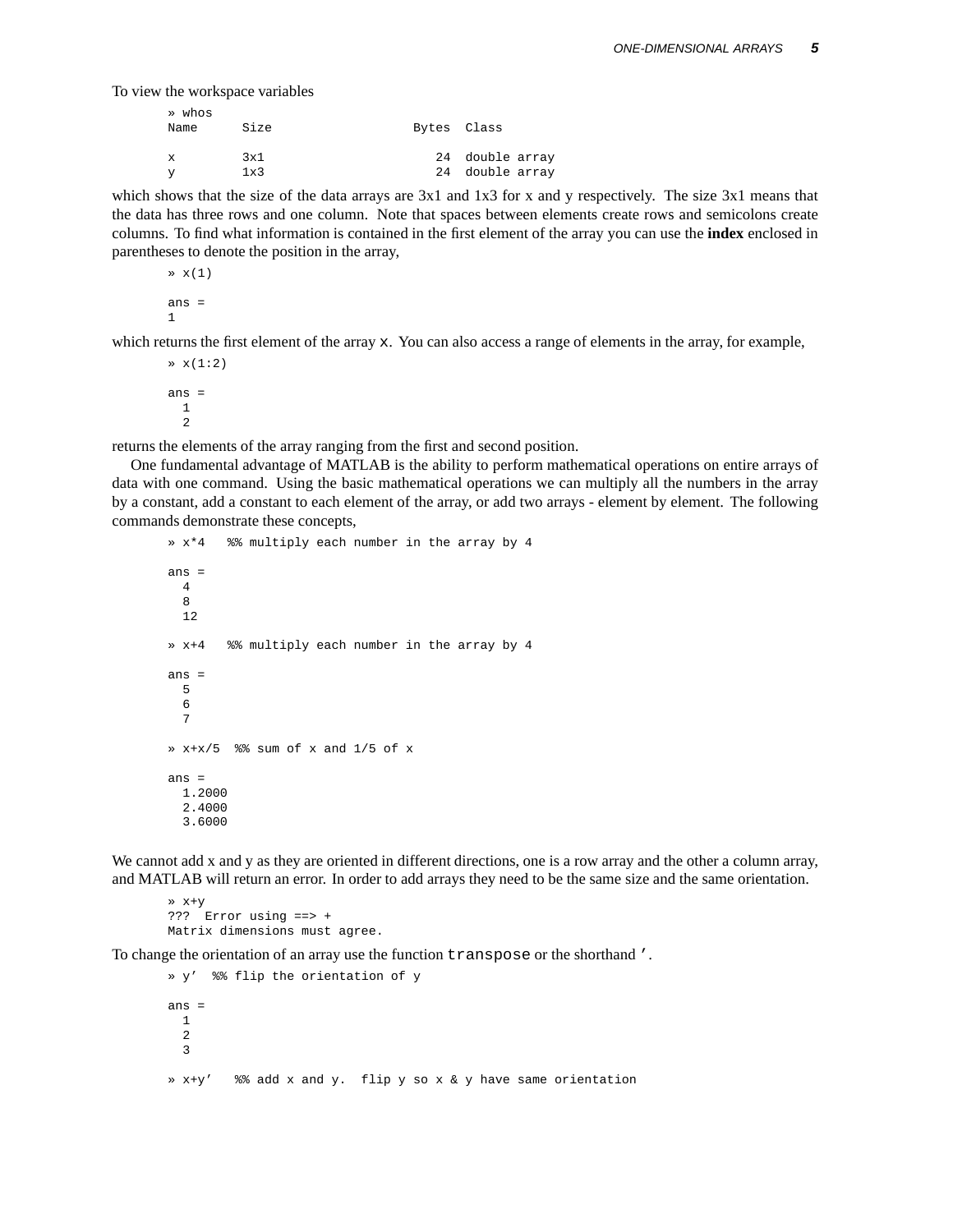```
ans =
 2
  4
  6
» x+transpose(y) %% add x and y. flip y so x & y have same orientation
ans =
 2
  4
  6
```
In order to perform an element by element multiplication (division) of two vectors, you must use the "dot" operations. The usual multiplication (division) sign will fail.

```
» x*x
??? Error using ==> *
Inner matrix dimensions must agree.
```
This error refers to a topic that is out of the scope of this course. MATLAB is a linear algebra package that performs matrix vector operations quite succinctly. In linear algebra, a multiplication means something somewhat different when dealing with one and two-dimensional arrays of data. We do not want to deal with linear algebra in this course. In order to force an element by element multiplication operator on a list of numbers you need the "dot" operator. The .\* (dot multiply) operation performs  $x \cdot xy = [x(1) * y(1); x(2) * y(2); x(3) * y(3)].$ Observe the result of this series of examples.

```
» x.*x %% multiply x by itself, element by element
ans =
 1
  4
  9
» x.ˆ2 %% take x to the second power, same as last command
ans =
 1
  4
 9
» x./x %% divide x by itself, results in all ones
ans =
 1
 1
 1
```
The reader with programming experience might notice this feature to be a time saver. In many languages, such as C, when you wish to multiply each element of an array by a constant you must write a loop that explicitly multiplies each element of the array. Such whole array notation is extremely useful and will be used frequently in our MATLAB programs.

There are numerous methods to generate regular one-dimensional arrays. A simple way to create an array of integers between zero and five is,  $t = [0:5]$ . Arrays of equally spaced numbers can also be created using the command linspace, the function requires three arguments - the start value, the last value, and the number of points. A variety of arrays of equally spaced points are generated as follows. Study the notation and experiment with your own values. These commands are quite useful and commonly used throughout this course.

```
» t = [0:5] %% array runs from 0 to 5 in increments of 1
t =0 1 2 3 4 5
* t = [0:1:5] % array runs from 0 to .5 in increments of .1
t =0 0.1000 0.2000 0.3000 0.4000 0.5000
```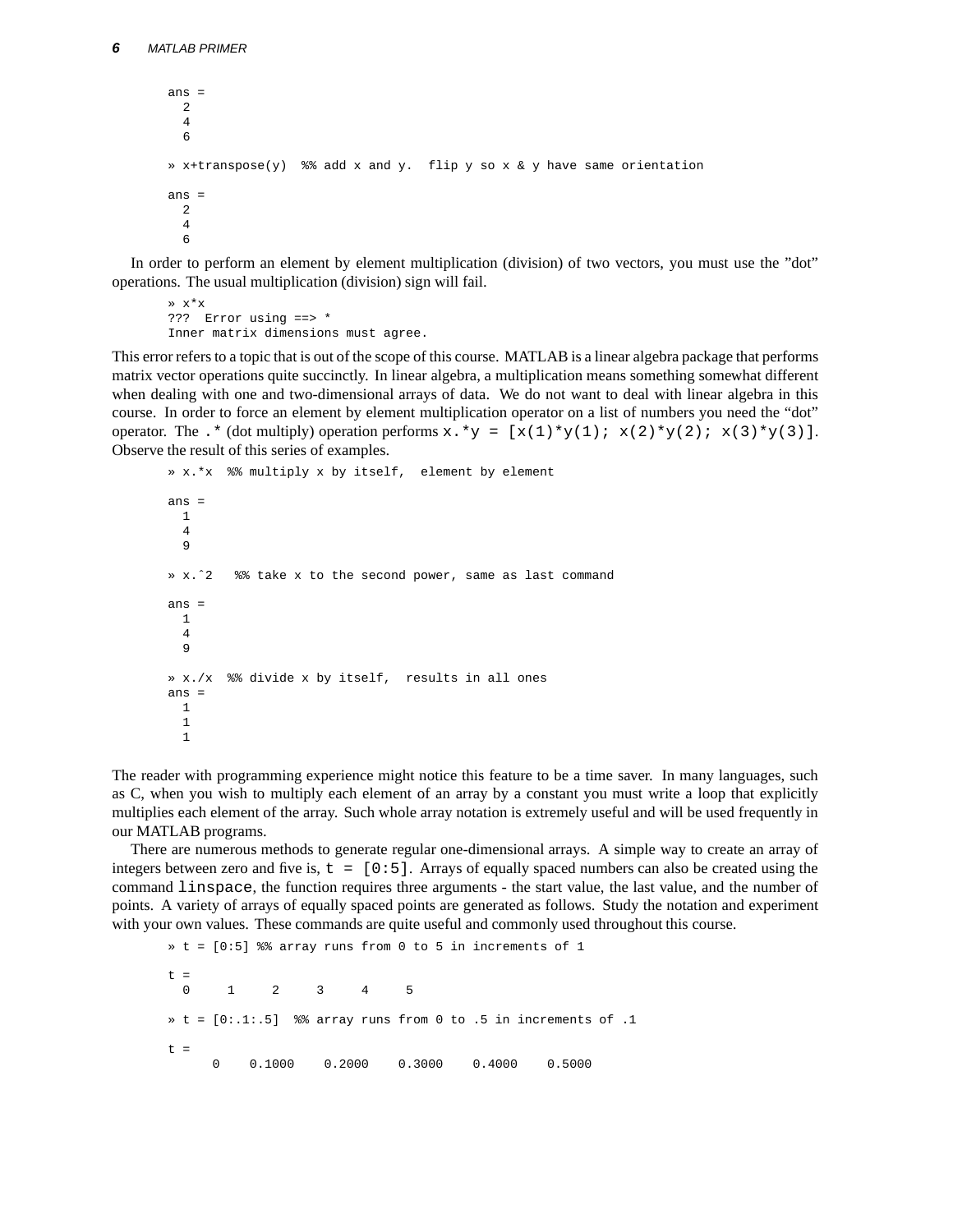$*$  t = linspace(0,.5,6) %% 6 element array from 0 to .5  $t =$ 0 0.1000 0.2000 0.3000 0.4000 0.5000  $*$  t =  $[0:5]/5$  %% 6 element array from 0 to 1  $t =$ 0 0.2000 0.4000 0.6000 0.8000 1.0000

## **1.5 PLOTTING**

One of the most powerful features of MATLAB is that you have the opportunity to easily integrate graphics into your calculations, analysis, and simulations. In this section we will demonstrate some of the basic plotting capabilities. A simple example is to create a list of known points and evaluate a function (sine in this example) at these sample points and plot the result. The basic usage of the plot command is  $p$ lot(t,y) which generates a plot of t versus y. The arrays x and y should be the same length and orientation. The commands xlabel and ylabel are used to add text to the axis. When plotting data you should get into the habit of always labeling the axis. The following set of commands will create generate a list of sample, points evaluate the sine function and the generate a plot of a simple sinusoidal wave putting axis labels on the plot.

```
* t = linspace(0,1,200); * create 200 points from 0 to 1
\frac{1}{2} \frac{1}{2} f = sin(2*pi*t);<br>
\frac{1}{2} \frac{1}{2} \frac{1}{2} \frac{1}{2} \frac{1}{2} \frac{1}{2} \frac{1}{2} \frac{1}{2} \frac{1}{2} \frac{1}{2} \frac{1}{2} \frac{1}{2} \frac{1}{2} \frac{1}{2} \frac{1}{2} \frac{1}{2} \frac{1}{2} \frac{1}{2} \frac%% create the plot
» xlabel('t'); %% add axis labels
» ylabel('sin(2 pi t)'); %% add axis labels
```
You can create other interesting plots such as the unit circle,

```
* t = linspace(0,1,200); * create 200 points from 0 to 1
» plot(cos(2*pi*t),sin(2*pi*t);
» xlabel('cos')
» ylabel('sin')
```
The appearance of plots can be manipulated either via simple commands embedded in your programs or you can edit plots directly through the graphical user interface. You may click on the axes or the lines and change numerous properties such as the line styles, the axis, the font sizes, colors, etc. Some of the more common controls are to add different line-styles to distinguish between curves and controlling the axis limits on graphs, and adding legends which are shown in the example below.

```
» t = linspace(0,2,200); %% create 200 points from 0 to 1
» clf; %% clears the current figure
» plot(t,exp(-t)); %% plots eˆ-t
                                      %% holds graphics for subsequent plots
% plot(t,exp(-3*t),'r--'); %% plots e<sup>2</sup>3t with red dashed line<br>% plot(t,exp(-5*t),'k_.'); %% plots e<sup>25</sup>t with black dash-dot l
» plot(t,exp(-5*t),'k..'); %% plots e^5t with black dash-dot line<br>* axis([0101]); %% set the axis limits between 0 and 1
                                      %% set the axis limits between 0 and 1
» xlabel('t'); %% x-axis label
» legend('e^{-t}','e^{-3t}','e^{-5t}') %% adds a legend
```
Embedding commands in your programs to change the appearance of plots is most important when the task is repetitive and you may want to generate many plots that all look the same.

#### **1.6 TWO-DIMENSIONAL ARRAYS**

MATLAB also has syntax for dealing with two dimensional arrays, or tables of numbers. Many of the same rules from one-dimensional data are directly extended. To create a simple array, three rows by three columns, you can enter directly

» a = [1 2 3; 4 5 6; 7 8 9]  $a =$ 1 2 3 4 5 6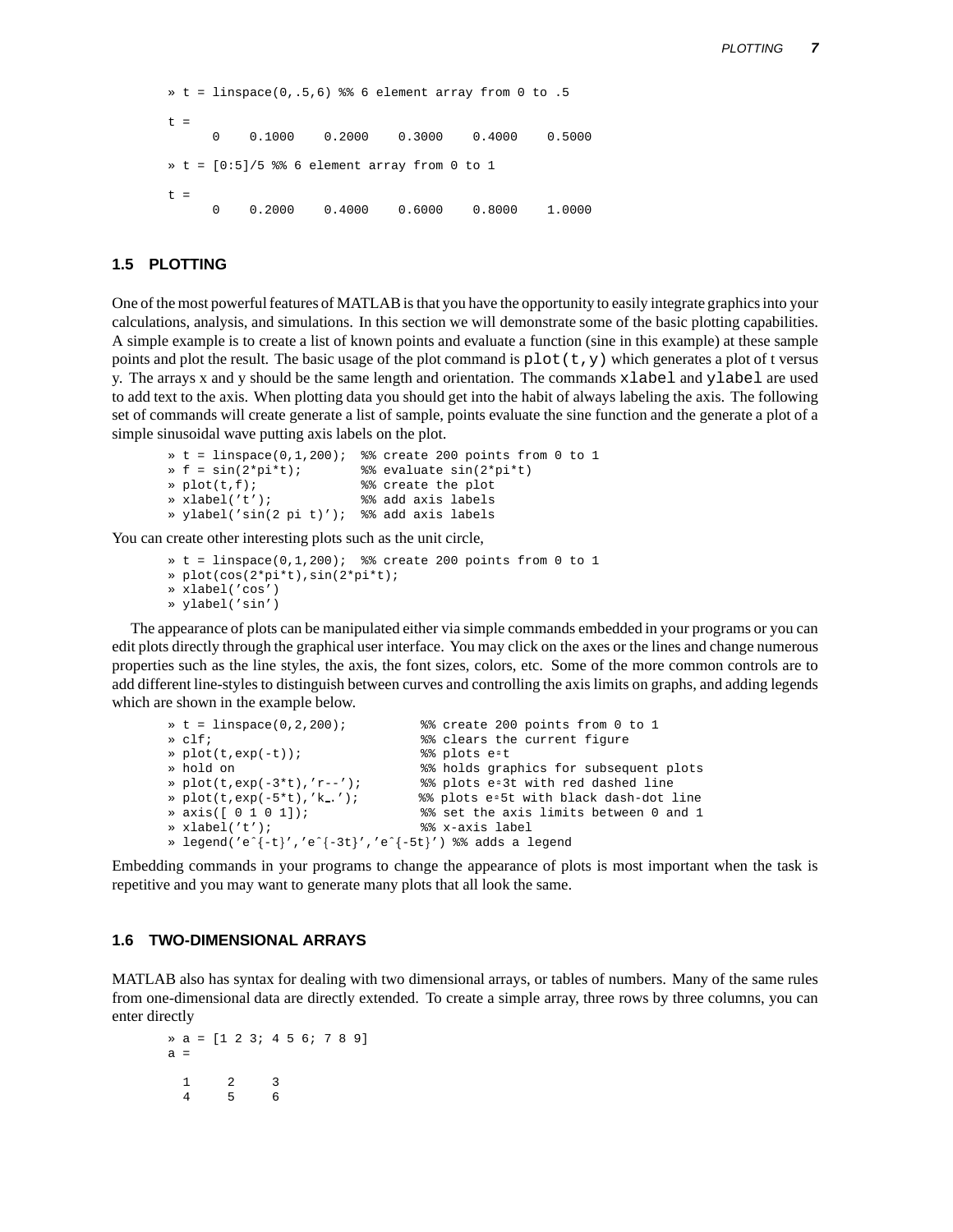

**Fig. 1.1** The resulting plot for the commands typed in the above example of section 1.5.

7 8 9

Spaces indicate a change in column and semicolons a change in row. To access any particular element of this data simply use the notation  $a(1,3)$  to access the first row, third column. To extract the second column of a you can use the notation  $a$  (:,2) (meaning second column all rows)

 $\ast$  a(:,2) ans = 2 5 8

or to extract the last row use the notation  $a(3,:)$  (meaning third row all columns)

 $\ast$  a(3, :) ans = 7 8 9

It is also easy to extract a smaller two dimensional array. For example, the sub-array that consists of the first and third rows and the second and third column is generated via

```
» a([1 3],2:3)
ans =
                 \begin{array}{ccc} 2 & & 3 \\ 8 & & 9 \end{array}<sup>9</sup>
```
The notation for mathematical operations on the two-dimensional array of data is the same as with the onedimensional data. As before you can perform operations such as  $3 \times a$ ,  $a - 5$ , or  $a/10$  and the result will be that all elements of a are multiplied by 3, have 5 subtracted, and are divided by 10 respectively. For example,

```
» 3*a
ans =
        3 6 9
    \begin{array}{ccc} 12 & \quad 15 & \quad 18 \\ 21 & \quad 24 & \quad 27 \end{array}24
```
To perform multiplication, division, or powers on an element by element basis requires the "dot" operators. For example to multiply the data element by element by itself try  $a.*a$  and  $a.^{\hat{}}\,$  2 which should provide the same result.

» a.ˆ2 ans  $=$   $\frac{1}{1}$ 1 4 9 16 25 36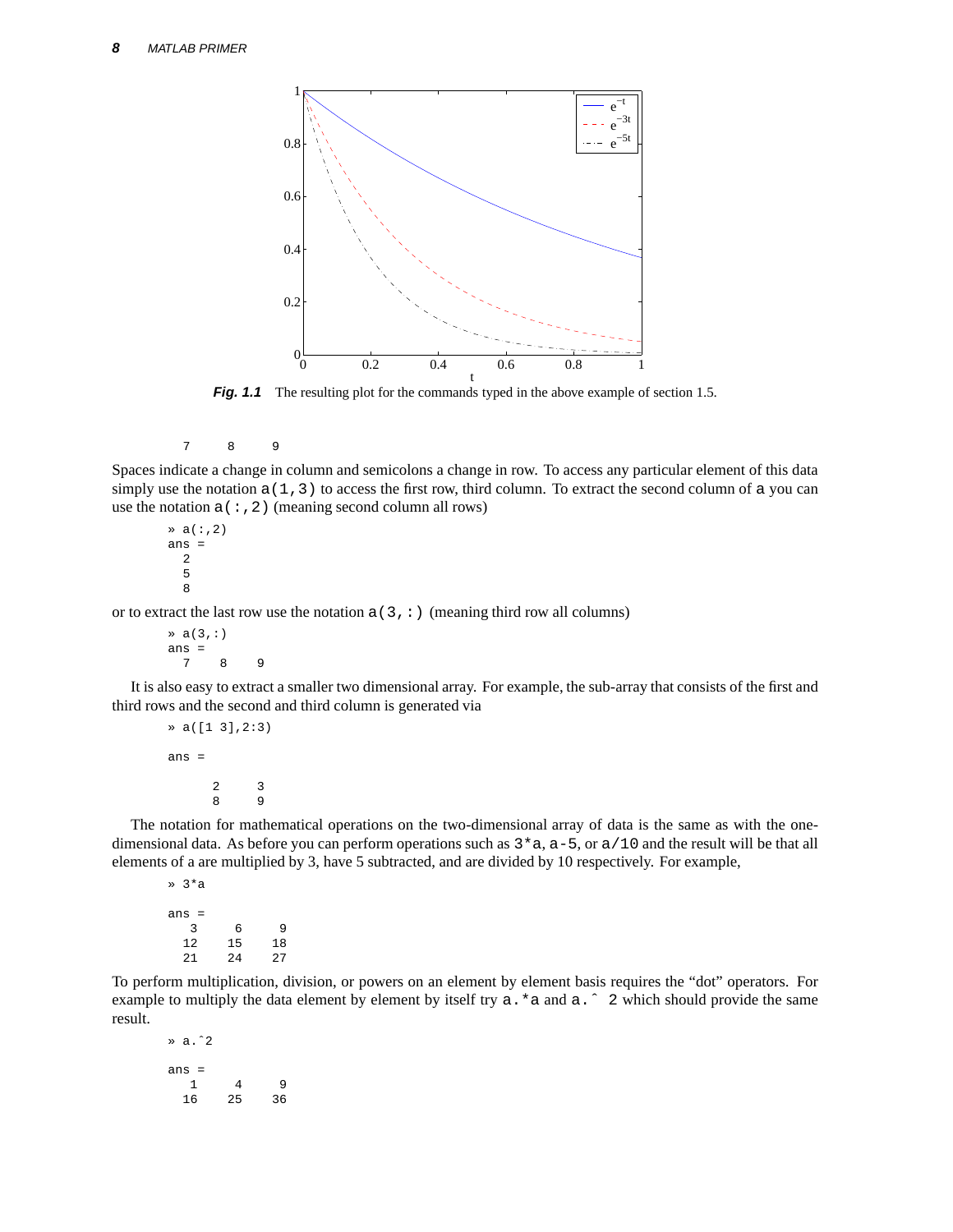

**Fig. 1.2** The resulting plot for the commands typed in the above example of section 1.6 demonstrating the meshgrid and contour commands.

49 64 81

The operation  $a$ . /a will return an array of all ones.

» a./a ans = 1 1 1 1 1 1 1 1 1

Care must be taken when using the multiply operation as you can easily introduce errors. When the array a, has the same number of columns as there are rows in the array b, the the operation  $a * b$  is defined and will return an answer. The result you obtain the matrix-matrix product of the two data arrays. This product is very different than the element by element squaring of the array. Matrix-matrix products are covered in a standard linear algebra course.

The two dimensional analogy to the linspace command is meshgrid. The command meshgrid transforms the one-dimensional vectors into two-dimensional arrays that can be used for evaluating two dimensional functions An example of the use of this function is provided below

```
* x = \text{linspace}(0, 2*pi, 100); * x = \text{minspace}(0, 2*pi, 100)\begin{array}{rcl}\n\mathbf{y} & = & \text{linspace}(0,4*\text{pi},100); \\
\mathbf{y} & = & \text{minspace}(\mathbf{y},\mathbf{y}) \\
\mathbf{y} & = & \text{minarray} \ 100 \times 100\n\end{array}%% create the 2-D array 100x100
» contour(x, y, \sin(X).*\sin(Y)); %% create contour plot of 2-D function
» xlabel('X')
» xlabel('Y')
```
These commands create a contour plot of the function  $sin(x)sin(y)$  on the domain  $0 < x < 2\pi$  and  $0 < x < 4\pi$ . The first two lines create the one-dimensional vector representing the points along the x and y axis where the function is evaluated. The meshgrid command creates the two-dimensional arrays, X and Y. The next command creates the function and plots the contours in a single command. In a similar manner, a mesh plot of the function can be created using mesh(x,y,sin(X).  $\star$ sin(Y)). In order to visualize the result of meshgrid, create a contour plot of the two arrays, x and y. The array x should produce vertical contours and the array y should produce horizontal contours.

## **1.7 RELATIONAL OPERATORS**

The relational operators can be used to compare numbers. The usual relational operators are greater than >, less than <, greater than or equal to > =, less than or equal to > =, equal to = =, and not equal to  $\sim$  =. All of the operators return either a one or a zero if the condition is true or false. We demonstrate this in a simple example where we define two, one-dimensional arrays and apply the relational operators in turn. These same operators may be applied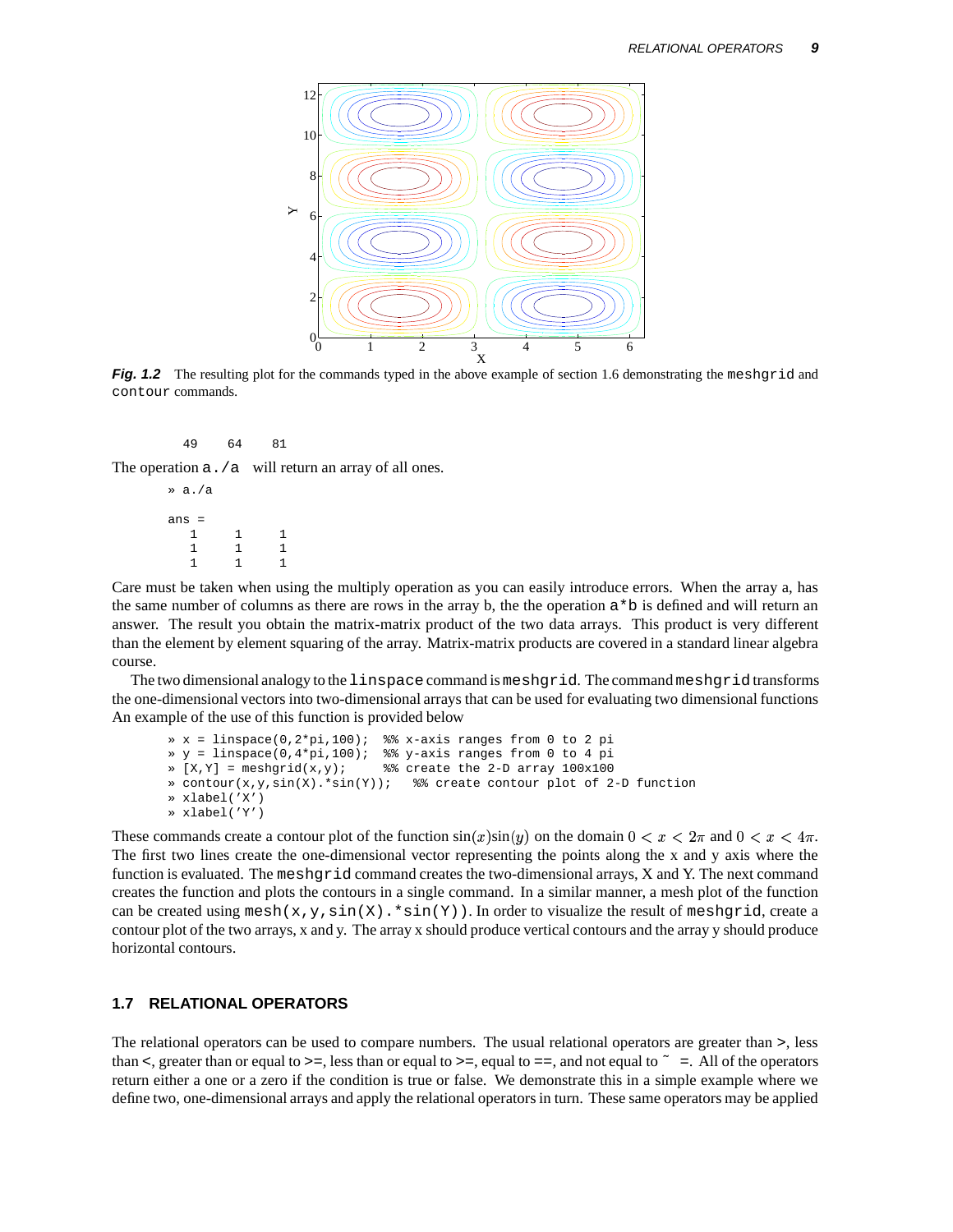to two-dimensional data or single numbers. You should type each of these commands yourself and take note of the answers that are returned.

» a = [1 2 3]; » b = [1 1 4]; » a>b ans = 0 1 0 » a>b ans = 0 0 1 » a<=b ans = 1 0 1 » a>=b ans =  $\begin{matrix} 1 \end{matrix} \qquad \begin{matrix} 1 \end{matrix} \qquad \begin{matrix} 0 \end{matrix}$ » a==b ans = 1 0 0 » a˜=b ans =  $\begin{matrix} 0 && 1 && 1 \end{matrix}$ 

Note that the operators are applied element by element. In the first example above,  $a(1)$  is not greater than  $b(1)$ so ans(1) is false (zero), but  $a(2)$  is greater than b(2) so ans(2) is true (one), and  $a(3)$  is not greater than b(3) so ans(3) is false (zero). A useful command that uses logical operators is find. This command returns the index to the elements in the array that correspond to true from the relational operator. Some simple examples of the find command are provided below.

```
\ast a = [-3:3]
a =
-3 -2 -1 0 1 2 3
» find( a >= 2)
ans =
  6 7
» find( a==0 )
ans =
  4
» find( a > 10)
ans =
 Empty matrix: 1-by-0
\ast find(a > mean(a))
ans =
5 6 7
```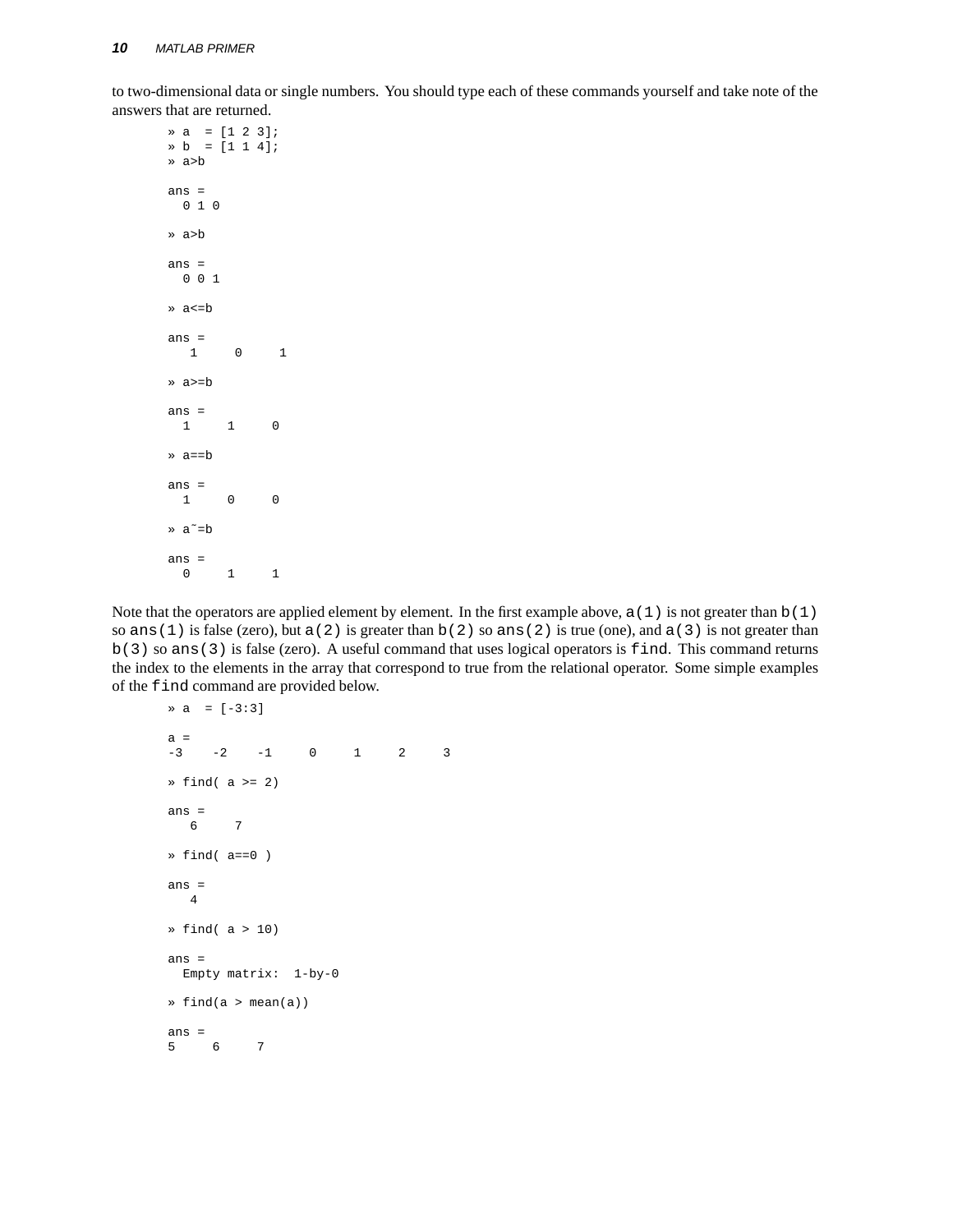In the first example above, we ask for the indices of all elements of a that are greater than or equal to 2, which are the sixth and seventh elements.

## **1.8 SCRIPTS**

Currently we have been typing MATLAB commands at the prompt. This is clearly not efficient if you want to write programs of more than a few lines and programs that you might want to run repeatedly. As we will start writing programsthat are multiple lines long it is useful to write a script file so if a mistake is made it is easy to fix the script, run it again, and reprocess the results. In MATLAB nomenclature this script file is called an **m-file**; an **m-file** is only a text file that processes each line of the file as though you typed them at the command prompt. These scripts can be written with any text editor, but it is best to use the editor that is included with MATLAB. In the graphical user interface you can click File->New->M-File to launch the editor. One advantage of the MATLAB editor is that colors are used to highlight keywords and comments. This will help you make fewer syntax mistakes when typing your script for the first time.

The script may be executed by returning to the command window and typing the name of the script. In MATLAB, you must be in the directory that the script file is located to run the program. To see what directly you are currently in use the Unix command pwd. To list the contents of the current directory use ls. You may also access directory information through the graphical user interface.

#### **1.9 CONTROL FLOW**

There are a variety of commands that allow us to control the flow of commands inside a program. We will present some of the common ones through example in this section. A common construct is **if-elseif-else** structure. With these commands we can allow different blocks of code to be executed depending on some condition. This if structure allows the program to make decisions. Create the following program as a script file and execute it to study the behavior.

```
x = 5;if (x > 10 )
 y = 10 ;
elseif (x < 0)
 y = 0;
else
 y = x;end
```
This simple program will result in  $y = x$  when  $0 < x < 10$ ,  $y = 10$  when x is greater than 10, and  $y = 0$  when y is negative. This very simple program has the following logic: the program starts by setting  $x = 5$  (you should change this number and run the program many times). The next line asks the question, is  $x$  greater than 10? If the answer is true the program executes all the commands until it reaches an else, elseif, or end. In our example, the answer is false so the program proceeds to the next else, elseif, or end statement. In this example the program next asks the question, OK so x was not greater than 10, but is it less than zero? Again this statement is false in our example so the program proceeds the else statement. At the else statement the program gives up and says; OK neither of those conditions were true, so now execute these lines of code and set  $y = x$ . If x were set equal to 11 then the first condition would be true and the program would set  $x = 10$ , and then jump to the end statement that closes the if-else block. Programming convention is to indent blocks of code that are surrounded by if-else-end statements. The indentation makes the code easier to read and debug, especially if the blocks of conditional code are lengthy. The MATLAB m-file editor will do the indentation automatically for you.

Another common control flow construct is the **for** loop. The for loop is simply an iteration loop that tells the computer to repeat some task a given number of times. The format of a for-loop is

» for i=1:3 » i » end  $i =$ 1  $i =$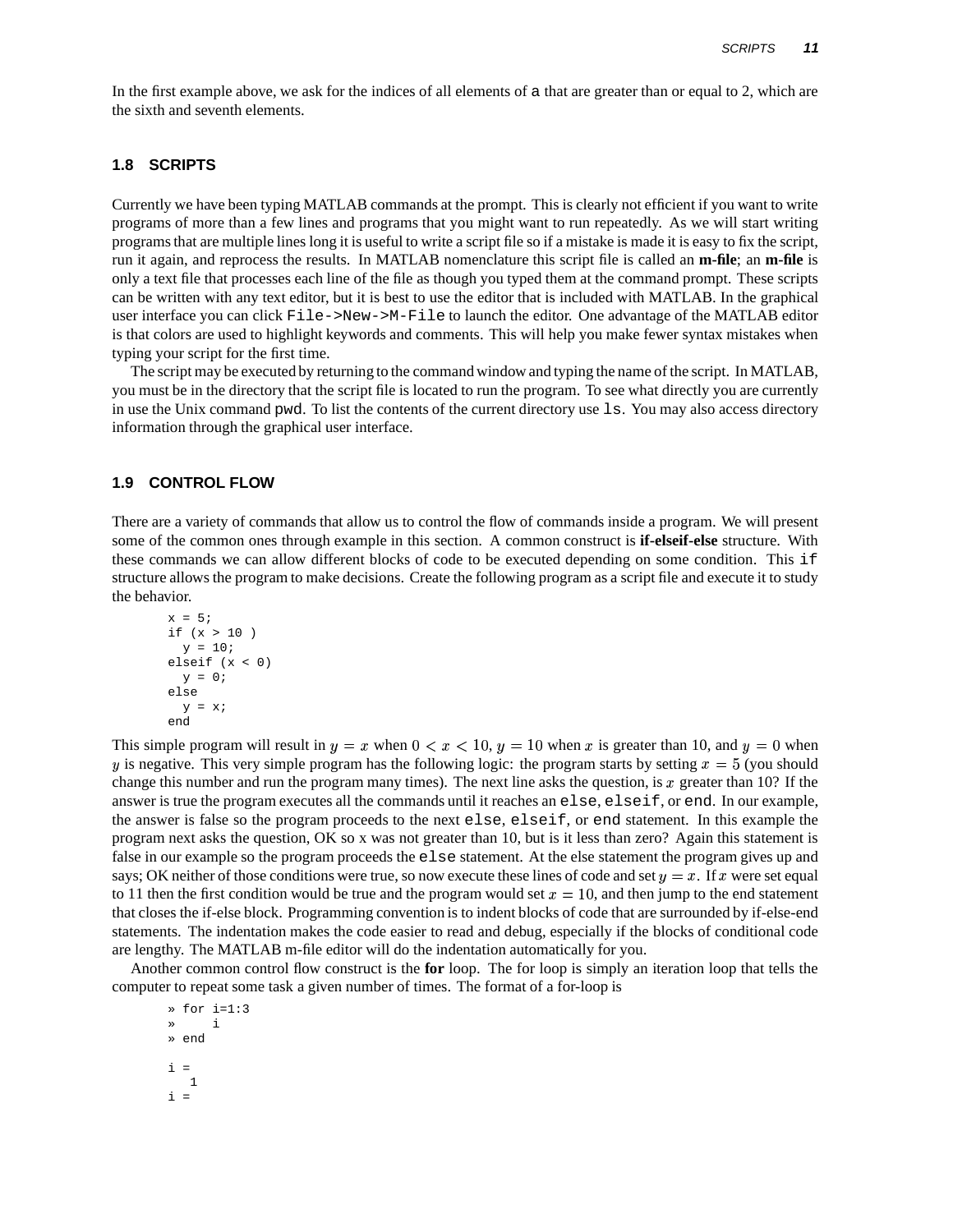2  $i =$ 3

The above for-loop says that the variable  $i$  will be taken in increments of 1 (default) from 1 to 3. All the statements until the next end is reached are executed three times. Other forms of the expression of the range of iteration may be used, for example

```
» for i=3:-1:1
» i
» end
i =
   3
i =\overline{2}i =1
```
In this example the statement  $3:-1:1$  takes the variable i from 3 to 1, by increments of -1. The format for the for loop starts with the keyword for, followed by the variable name to be iterated, the start value, the increment value, and the end value. If the increment value is not provided, 1 is assumed. For loops are useful for many things and can be used to perform repetitive tasks; something computers are very good for. A simple example would be an algorithm that computed the factorial of an integer.

```
N = 6;fac = 1;
for i = 1:Nfac = fac*<i>i</i>;end
fac
fac =720
```
For loops are also useful for processing data inside of arrays. The iteration variable can be used as the index into the array. When possible the programmer should try to use MATLAB's whole array mathematics, as this results in shorter programs and more efficient code. Many times the use of for-loops is needed, do not be ashamed to use them. An example program is

```
N = 1000;for i = 1:Nt(i) = (i-1)/N;f(i) = sin(2*pi*t(i));end
plot(t,f)
xlabel('t')
ylabel('sin(2 pi t'))
```
This program is perfectly acceptable but the program will run much faster for large values of  $N$  if you allocate the arrays  $f$  and  $t$  before the for-loop. The reason is that the size of the array grows with each iteration and the computer must reallocate a block of memory to hold the entire array with each iteration in the loop. On the first time through the loop, t is allocated as one element long. On the second iteration it is two elements long, and so on. With each iteration a location in memory must be allocated to hold the variables t and f. The time required for memory allocation time will only be become prohibitive at very large values of N, i.e.  $N = 100,000$  on my a current laptop. Since each element is 8 bytes, when storing  $N = 100,000$  we need 0.8 megabytes of free memory. While this amount of memory is easily available the time required to continuously update the allocation can make the program run slow. It is faster to allocate the entire memory block at the beginning and fill the array with values in the for-loop. We initialize the arrays  $f$  and  $t$  to be zero, but of the proper size.

```
N = 1000;f = zeros(N+1,1);t = zeros(N+1, 1)for i = 1:Nt(i) = (i-1)/N;
  f(i) = sin(2 * pi * t(i));end
plot(t,f)
```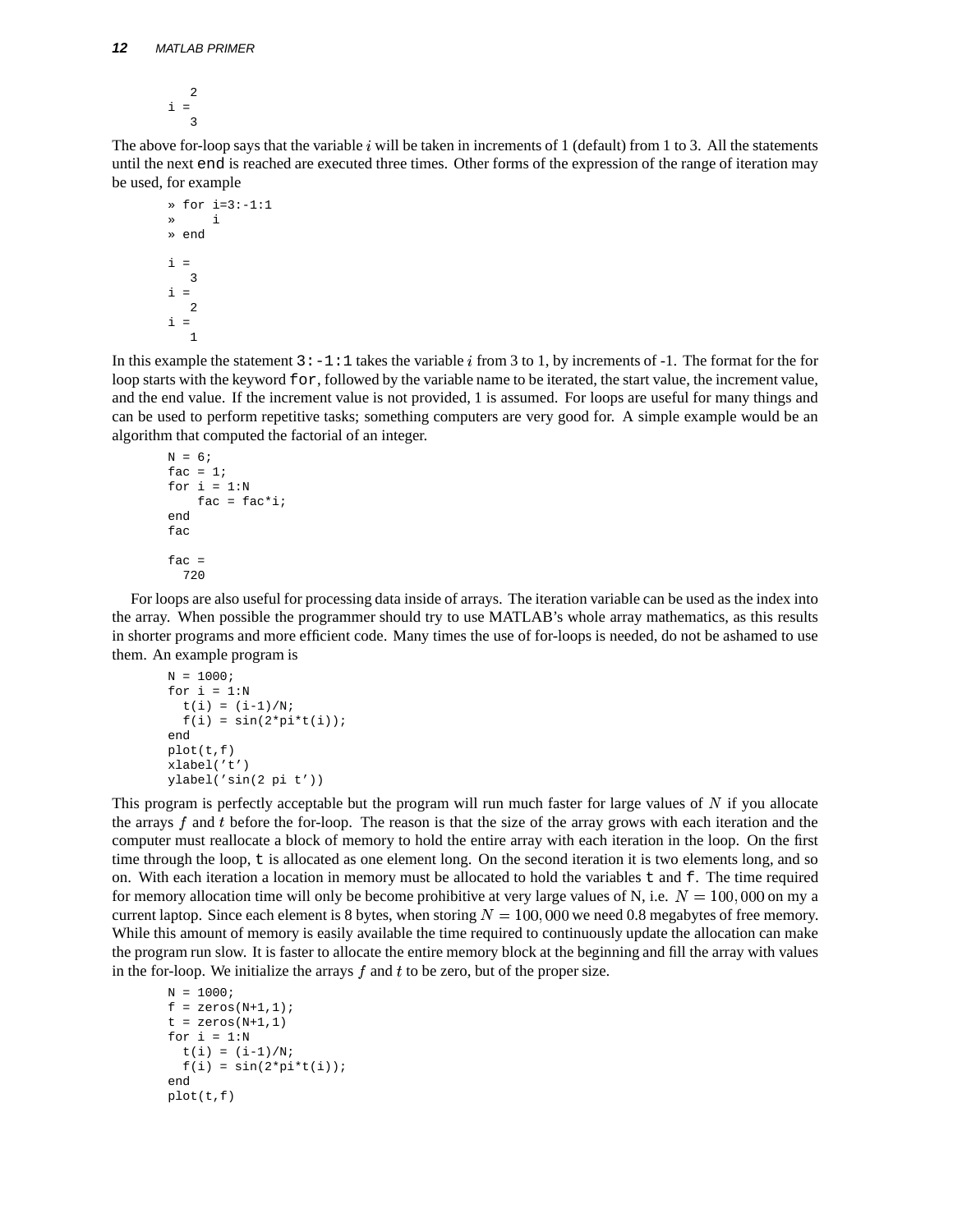```
xlabel('t')
ylabel('sin(2 pi t'))
```
Try the previous two programs and note how long it takes each to run. Try changing N and see at what value the time to allocate the data becomes prohibitive. Finally, the above programs can be constructed without for-loops; an equivalent program is

```
N = 1000;t = [0:N]/N;f = sin(2*pi*t);plot(t,f)
xlabel('t')
ylabel('sin(2 pi t)')
```
It is always the case in programming that there is no single way to do a given task.

## **1.10 LOGICAL OPERATORS**

The common logical operators are **and**, **or**, and **not**. The operators are fairly intuitive, the **and** operator checks two input states returns true only when both input conditions are true. The **or** operator checks two input states returns true if either is true. The **not** inverts the true/false state of the input. Logical operators are usually used with if statements and the symbols are  $\&$  (and),  $|$  (or), and  $\tilde{\ }$  (not). The statement

if  $(x > 10 \& x < 20)$  $x = 0$ end

sets x to zero if it is between 10 and 20. As a further example,

if  $(x > 10 \mid x < -10)$  $x = 0$ end

sets x to zero if it is outside the range  $-10 < x < 10$ .

## **1.11 FILES**

One common use of MATLAB is to take data generated from another program or from an experiment and use MATLAB as a plotting and analysis tool. In this case you need to be able to read data from a file in order to manipulate it. If the data is stored as plain text, with whitespace separating the columns of the data and returns to denote new lines, you can use the command load to import the data. This command will simply create a two-dimensional array corresponding to the data. To use the load command the file must have the same number of columns in each row.

You can also write data to a file from MATLAB. There are several ways to do this, but the simplest is to use the save command. You can save data in MATLAB format or in ASCII. Saving variables in MATLAB format allows for easy loading and storing of data. The command save filename saves all the variables in the workspace to the file, filename. The command save filename A B saves only the variables A and B. Finally, save -ascii filename A saves the data A as an ascii text file.

To test these commands try the following program.

```
A = [1 2 3; 4 5 6; 7 8 9];
save -ascii test.dat A;
```
you should now look at the file test.dat and examine how the data was stored. Now returning to MATLAB type

```
» clear %% clear the workspace
» whos %% confirm workspace empty
» load A %% load the file
» whos %% see that a 3x3 double array is now in the worksapce
 Name Size Bytes Class
 A 3x3 3x3 72 double array
Grand total is 9 elements using 72 bytes
```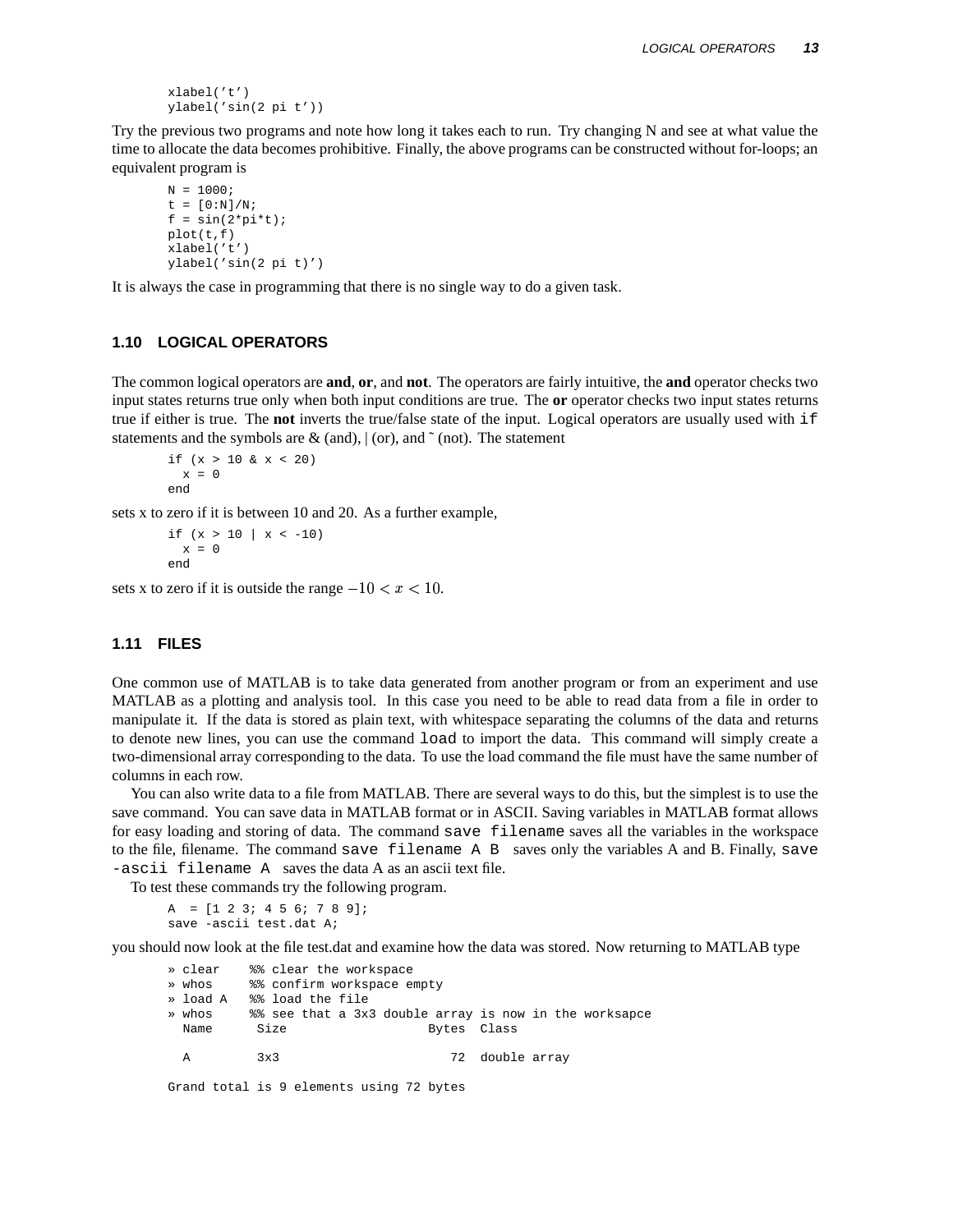

**Fig. 1.3** Schematic of trapezoidal rule applied to the function  $f(t) = sin(2\pi t)$  sampled at 8 points. The trapezoidal rule simply computes the area of each block and sums them up.

| » A          |                | %% comfirm it is the array defined above. |  |  |  |
|--------------|----------------|-------------------------------------------|--|--|--|
| A =          |                |                                           |  |  |  |
|              |                |                                           |  |  |  |
| $\mathbf{1}$ | $\overline{2}$ | ્ર                                        |  |  |  |
|              | 5              | 6                                         |  |  |  |
|              |                |                                           |  |  |  |

If we tried the same sequence of commands, only using save test.dat A we get the same result only when we open the file test.dat, it is not readable to any application other than MATLAB.

Finally, we can also read and write data to files line by line using fscanf and fprintf commands. Help can be found on these commands in the MATLAB documentation, but we will not be using these functions herein. These input/output commands are very similar to their counterparts in C.

#### **1.12 EXAMPLE: NUMERICAL INTEGRATION**

In this course we will often write programs for numerical approximations to common mathematical operations. A simple example to introduce the idea of numerical approximation is to take the numerical integral of a known function. The integral of a function is defined as the area contained underneath the curve. When we have a discrete representation of a function, we can easily compute the integral by using the trapezoidal rule. The trapezoidal rule simply breaks up a function into several trapezoids whos areas are easy to compute and sums the area, see Figure 1.3.

In Figure 1.3 we see that there are seven blocks  $(A_j)$  and 8 data points  $(t_j)$ . To compute the area,  $A_j$ , of the  $j<sup>th</sup>$ trapezoidal block we use

$$
A_j = \frac{f(t_j) + f(t_{j+1})}{2}(t_{j+1} - t_j)
$$
\n(1.1)

For now, let's assume that the sample points  $t_j$  are equally spaced such that  $t_{j+1} - t_j = \Delta t$ . Therefore the total area is

$$
A = \Delta t \left( \frac{f(t_1) + f(t_2)}{2} + \frac{f(t_2) + f(t_3)}{2} + \dots + \frac{f(t_6) + f(t_6)}{2} + \frac{f(t_7) + f(t_8)}{2} \right),\tag{1.2}
$$

which generalizes to

$$
\int f(t)dt \approx \Delta t \left( f(t_1)/2 + f(t_n)/2 + \sum_{j=2}^{N-1} f(t_j) \right)
$$
\n(1.3)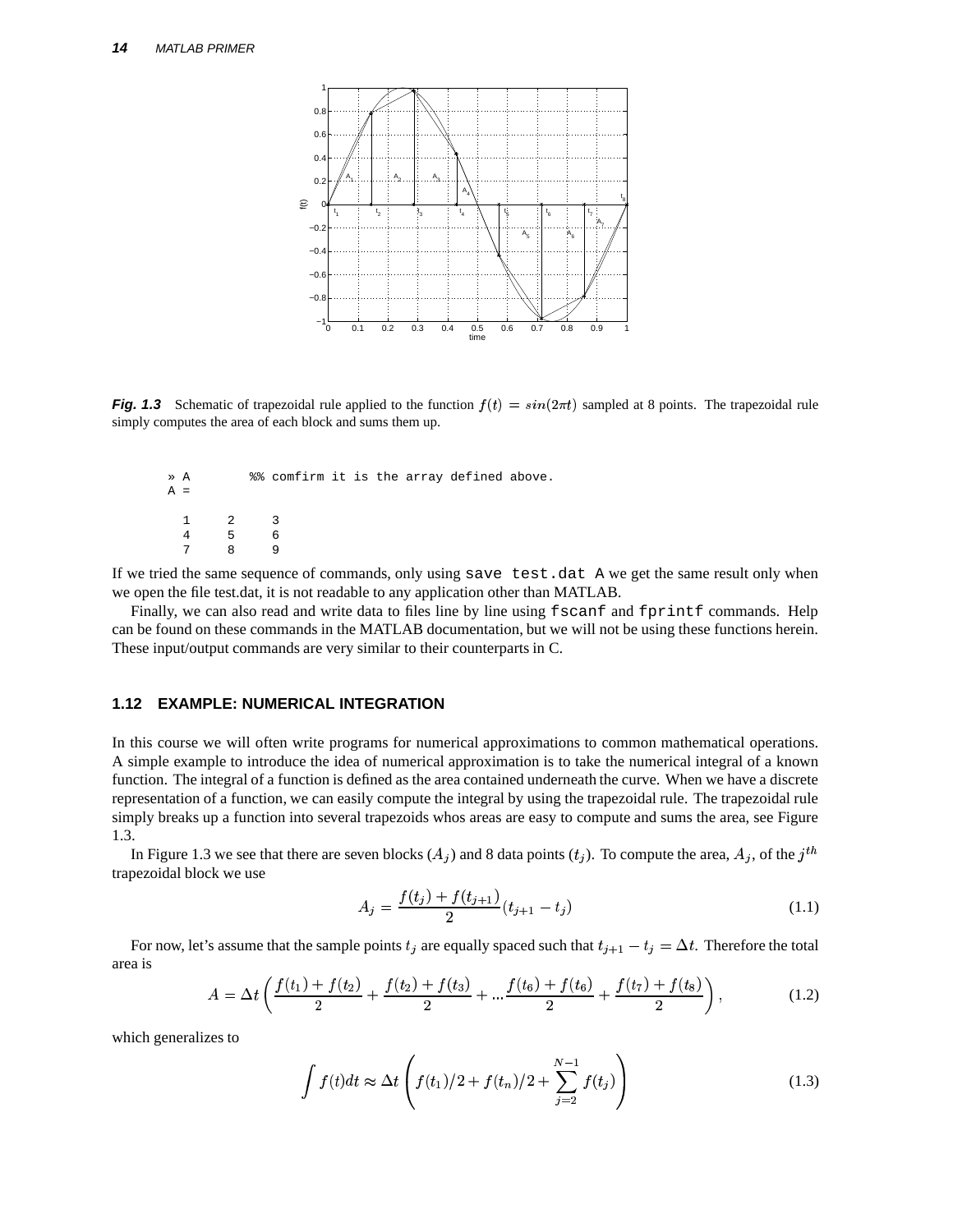The trapezoidal rule provides a useful mechanism for approximating integrals to functions that are to difficult to evaluate analytically. There are more complex and more accurate methods of approximation that will be covered later in the course.

Now we will write a MATLAB program that takes a two arrays,  $t$  and  $y$ , assumes  $y$  is a function of  $t$  and computes the integral  $\int_{t}^{t} y(t) dt$  using the trapezoidal rule (equation 1.3). Equation 1.3 assumes that the points in  $t$  are equally spaced, an assumption that the program does not make.

```
t = [0:100]/100;y = sin(2*pi*t);I = 0;for j = 2 \text{:length}(t)I = I + +(y(i)+y(i-1))/2*(t(i)-t(i-1));end
```
An equivalent algorithm that makes use of some of MATLAB's built in functionality could be,

```
I = (y(2:end) + y(1:end-1))/2;I = I.*diff(t);I = sum(I);
```
In the second example we made use of the MATLAB functions  $diff$  and sum; you should read the MATLAB help on these functions to understand the usage and output. The second algorithm works whether or not the points are equally spaced.

#### **1.13 EXAMPLE: RATE EQUATIONS**

Many of the systems we will study in this course can be described by rate equations. Often we can write equations that represent the *rate of change* of some system and we will want to understand how the system evolves over time. Equations that describe the rate of change of a variable are called differential equations.

As a very simple example let us consider a car moving along at constant velocity. The position of the car at any instant in time,  $x$ , is given as the starting position plus the velocity (rate of change of position),  $v$ , multiplied by the time elapsed. We will numerically solve this problem (which we can also easily solve by hand) by using a for loop to take small increments in time of  $1/10$  minute. At each instant we will update of position of the care by the short time that has passed and accumulate a record of where the car was located at each instant.

```
x = 0; \frac{1}{2} anitial position
v = 1; \frac{1}{2} velocity in miles/minute (60 mph)
dt = .1; % time increment in minutes
for i = 1:1000t = t + dt; \frac{1}{2} \frac{1}{2} \frac{1}{2} \frac{1}{2} \frac{1}{2} \frac{1}{2} \frac{1}{2} \frac{1}{2} \frac{1}{2} \frac{1}{2} \frac{1}{2} \frac{1}{2} \frac{1}{2} \frac{1}{2} \frac{1}{2} \frac{1}{2} \frac{1}{2} \frac{1}{2} \frac{1}{2} \frac{1}{2} \frac{1}{2} \x = x + v*dt; % new x = old x plus distance travelled in increment
        \texttt{plot}(\texttt{t},\texttt{x},\prime\,. \prime\,) ;
         hold on;
end
```
The result of program will be a straight line. Now we will add a second following car that starts ten miles behind the first car. This second car will travel at a top speed of 72 miles/hour (1.2 miles/minute) until it catches the first car. As it approaches the first car it will slow down and follow the lead car at 60 miles/hour. Rather than approach the lead car and slam on the brakes to slow down, the second car will approach the first car with a velocity proportional to the distance between the two cars.

```
x1 = 0; x3 = 1; x4 = 1; x5 = 2; x6 = 1; x7 = 1; x8 = 1; x9 = 1; x1 = 1; x2 = 1; x3 = 1; x4 = 1; x5 = 1; x6 = 1; x7 = 1; x8 = 1; x9 = 1; x1 = 1; x2 = 1; x3 = 1; x4 = 1; x5 = 1; x6 = 1; x7 = 1; x8 = %% velocity in miles/minute of car 1 (60 mph)
x2 = -10; x = 8 Initial position car 2
v2 = 0; v8 = 0 velocity in miles/minute of car 2<br>dt = 0.1; v8 = 0 time increment in minutes
                 %% time increment in minutes
for i = 1:1000t = t + dt; \frac{1}{3} are time = old time plus increment
      x1 = x1 + v1 * dt; % new x = old x plus distance travelled in increment
       v2 = (x1-x2); v8 velocity of car 2 depends on distance between two cars.
      if (v2 > 1.2) %% max velocity is 72 mph
        v2 = 1.2iend
```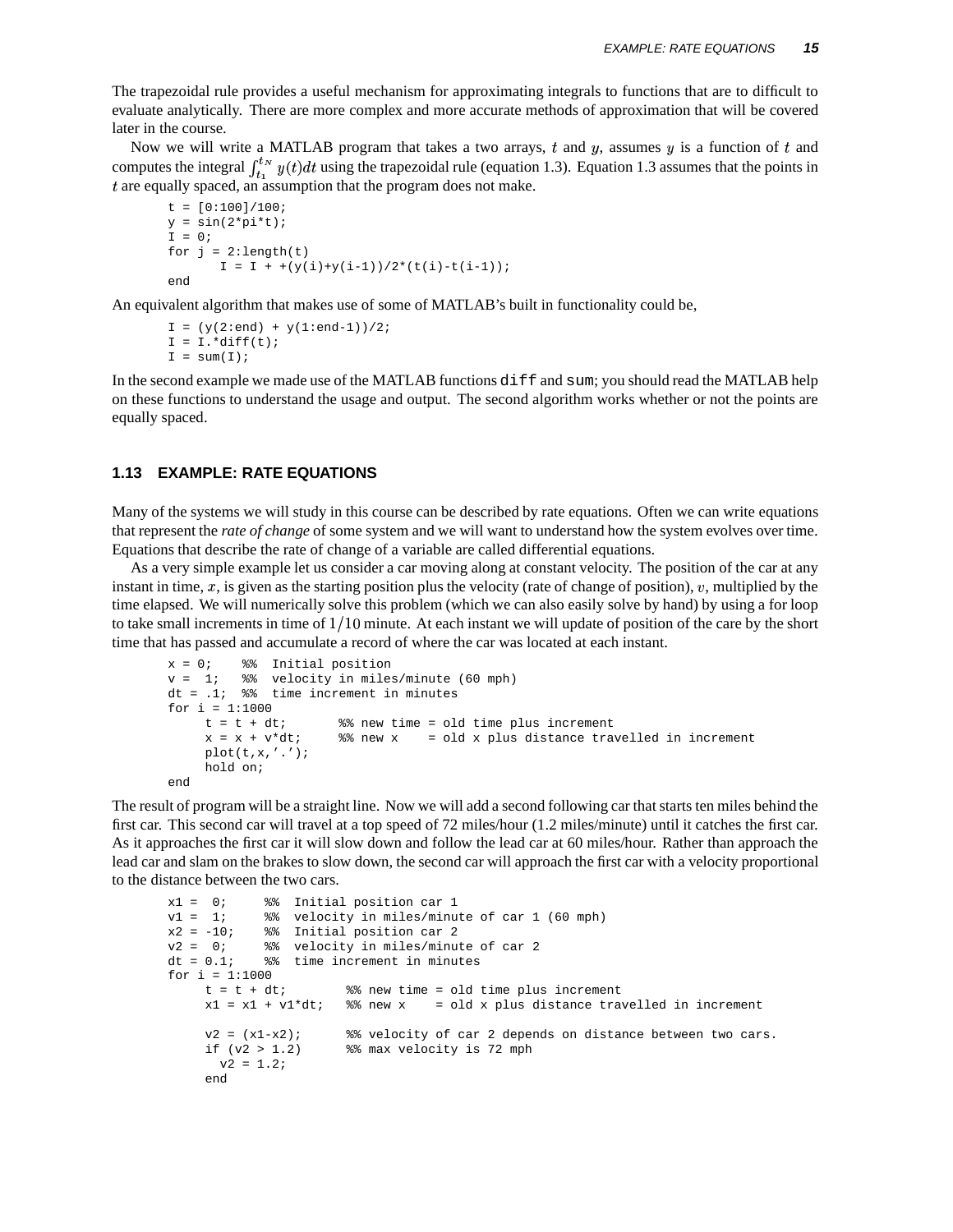

**Fig. 1.4** The resulting figure from the program created to predict the position of one car following a second. Note that the first car travels at constant velocity while the second car catches the first and then follows at a close distance.

```
x2 = x2 + v2 * dt; % new x = old x plus distance travelled in increment
    plot(t,x1,'.'');
    hold on;
    plot(t,x2,'r.');
end
```
Notice that this method of controlling the position of the second car means that the second car will always be one mile behind the first. When the difference between the two cars is one mile,  $v^2 = 1$  and therefore the distance between the two cars will never change. The system will behave very differently for different constants of proportionality, which we took as unity in the example. This is a somewhat contrived example and we will see more complex and authentic examples of similar control ideas throughout the course. Later, we also investigate the effects of changing the size of the incremental step in time and provide a more thorough mathematical background to such numerical methods.

## **1.14 EXAMPLE: PLOTTING EXPERIMENTAL DATA**

MATLAB can be useful as a tool to analyze and visualize data taken from other sources, such as a digital measurement. In this section we provide an example where several of the MATLAB functions are integrated to write a program for a specific application. In the following example we process data from a hot-wire anemometer. A hot-wire anemometer is a thin wire resistive heater that can measure the velocity of air flowing past. The heated wire senses changes in the amount of power needed to keep the wire at a constant temperature. When the air is flowing fast, more heat is taken away and more power is needed to maintain the wire temperature. The probe has 2-axis to measure 2 components of velocity in a plane.

In our experiment we started with a test wind tunnel at rest. A fan was started to force a flow along the channel. The air is pumped at a high flow rate and therefore becomes unstable and very turbulent. Typically, in a turbulent flow like a fast moving river, the velocity at any location might be quite random, but there will still be a general mean flow along the river. A hot-wire probe is placed in the center of the channel and records the instantaneous velocity in the flow and cross-flow direction at that location. The probe writes data to a file where the first column is the time in seconds since the experiment started, the second column is the voltage corresponding to the velocity in the flow direction and the third column is the voltage corresponding to the velocity in the cross-flow direction. The data sheet for the sensor provides the calibration curve,

$$
Velocity (cm/s) = 44.3 Volts + \frac{Volts^2}{25.08}
$$

The following program is simply a data analysis and visualization program. The program loads the data file into memory and then creates several plots and computessome simple statistics such as the mean and standard deviation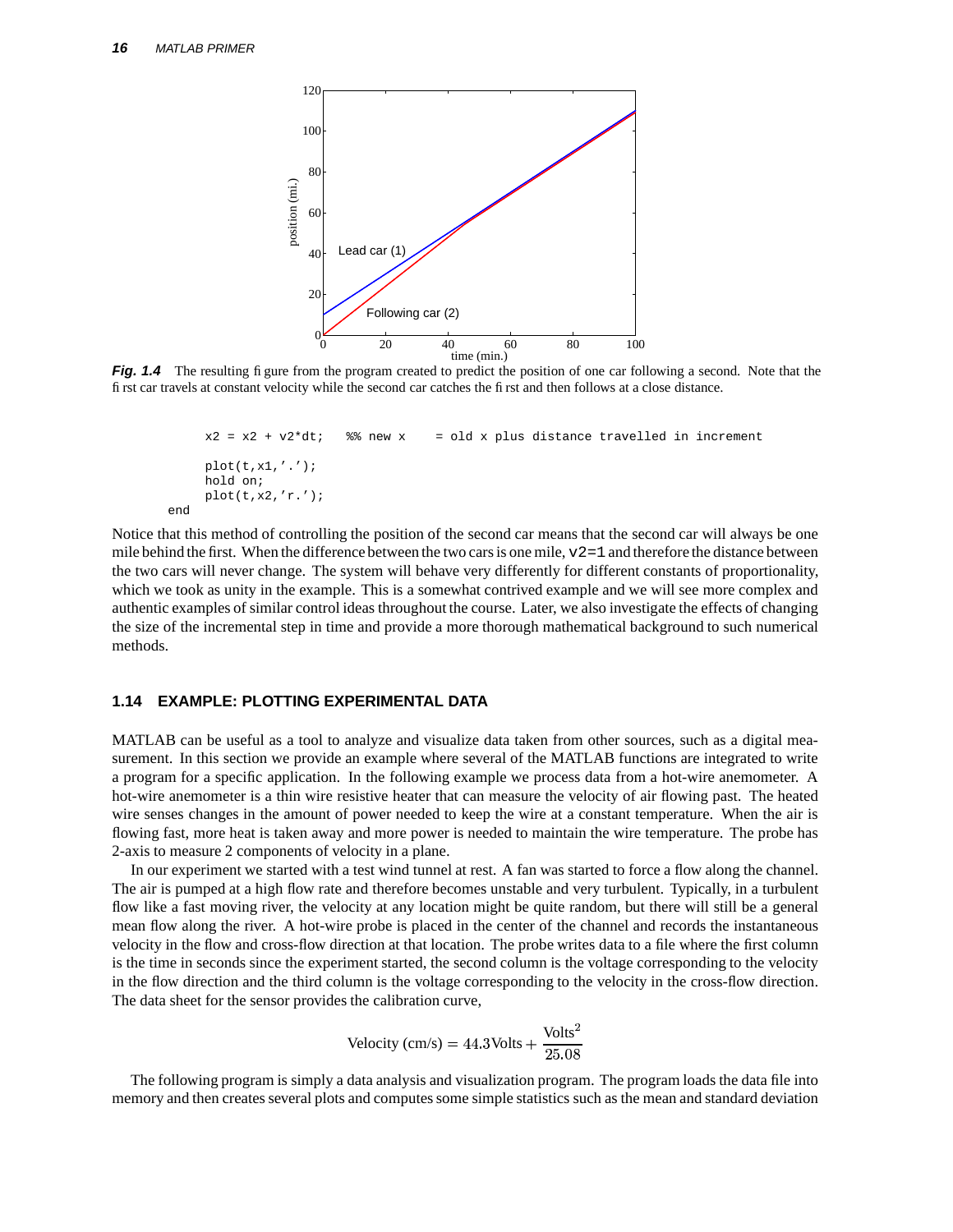

**Fig. 1.5** The resulting figure from the program created to analyze the data from the hot-wire anemometer.

of the flow velocity. You will see in Figure 1.5 that there is a transient to the experiment; the flow starts are rest and has some start-up time. Until the velocity grows unstable, there is no flow velocity across the channel. The program below will automatically find the start of the steady state behavior (after system start-up) and only use this data for computing the statistics. We would like to know the average flow velocity and in order to get an accurate estimate we should not include the transient of the experiment as it will make the computed average lower than the true value. Note that the fluctuations in the data are due to turbulent motions of the fluid, we are only measuring a single point.

The new functions introduce in this program are: abs, mean, std, mat2str, subplot, and title. The reader should consult the MATLAB help to explore the usage and functionality of these commands.

load probe %% load data file

```
%%% convert data from file to useful form
%%% and convert into units that we need
  = probe(:,1);<br>= probe(:,2);<br>\frac{8}{3} x-ve
vx = probe(:,2);<br>%% x-velocity - volts
vx = vx*44.3 + vx.ˆ2/25.08; %% x-velocity - calibration
vy = probe(:,3); % y-velocity - voltsvy = vy*44.3 + vy.^2/25.08; %% y-velocity - calibration
%%% plot the full velocity trace from the probe file
subplot(3,1,1)
```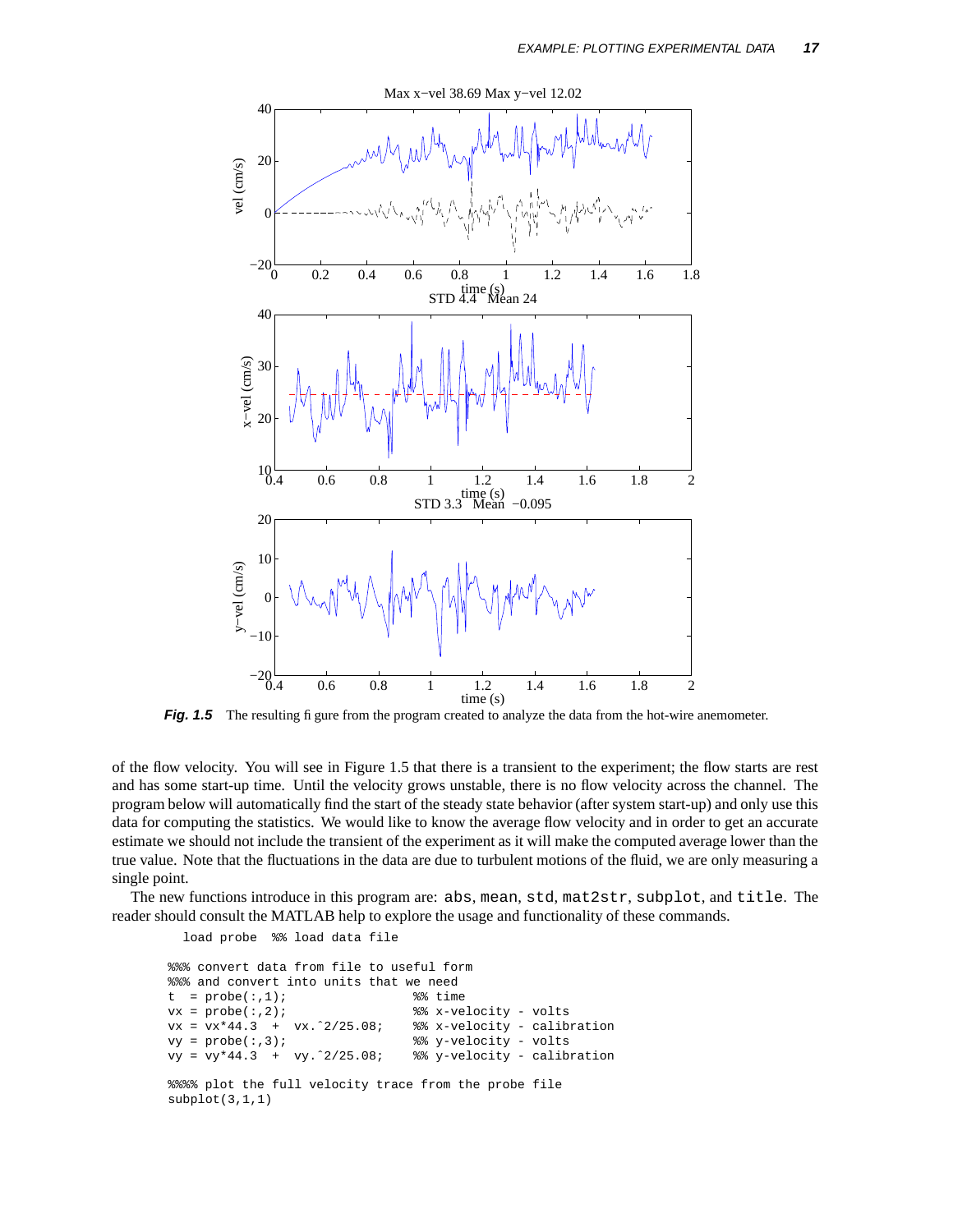```
plot(t,vx)
hold on
plot(t,vy,'k--')xlabel('time (s)');
ylabel('vel (cm/s)');
titlestr = ['Max x-vel' max2str(max(vx), 4)' Max y-vel' max2str(max(vy),4)];
title(titlestr);
%% find the index of the array where instability sets in
%% define as a vy velocity greater than 3 cm/s
steady = find(abs(vy) > 3);steady = steady(1);
%%% define shorter t, vx, vy arrays that
%%% corresponds to the steady state data only
t_steady = t(steady:end);
vx steady = vx(steady:end);
vy\_steady = vy(stateady:end);%%% create a 2 element array to plot the mean
%%% value as a straight line
vx mean = [mean(vx) mean(vx)];
t mean = [t\_steady(1) t\_steady(end)];
%%% plot the steady x-velocity and the mean
subplot(3,1,2)plot(t steady,vx steady)
hold on
plot(t mean,vx mean,'r--')
xlabel('time (s)');
ylabel('x-vel (cm/s)');
titlestr = ['STD' mat2str(std(vx\_steady), 2)'...
Mean ' mat2str(mean(vx_steady), 2)];
title(titlestr);
%%% plot the steady y-velocity
subplot(3,1,3);plot(t steady,vy steady);
xlabel('time (s)');
ylabel('y-vel (cm/s)');
titlestr = ['STD' \text{ mat2str}(\text{std}(vy\_steady), 2) '...]Mean ' mat2str(mean(vy_steady), 2)];
title(titlestr);
```
# **1.15 FUNCTIONS**

Functions are programs that accept inputs and provide outputs according to some rules. You have used many functions so far as MATLAB has many built in. For example the functions linspace, plot, and cos are just a few of the many examples we have covered. Now you will learn to write your own functions. Functions are extremely useful as you can write one piece of code to perform a task and then use that function repeatedly; requiring one time programming and debugging. How would you like to write out the lines of code that compute the cosine every time you needed it!

The first line of a function M-file starts with the keyword function. Next you provide the output variable, the function name, and the name of the input variables. This is best shown through example. Previously, we used the if statement to create a function that limited a variable between 0 and 10. We will create this code as a function. In a separate file named limit0\_10.m try the following function,

```
function B = \text{limit0-10(A)}if (A > 10 )
      B = 10;elseif (A < 0)
     B = 0;else
```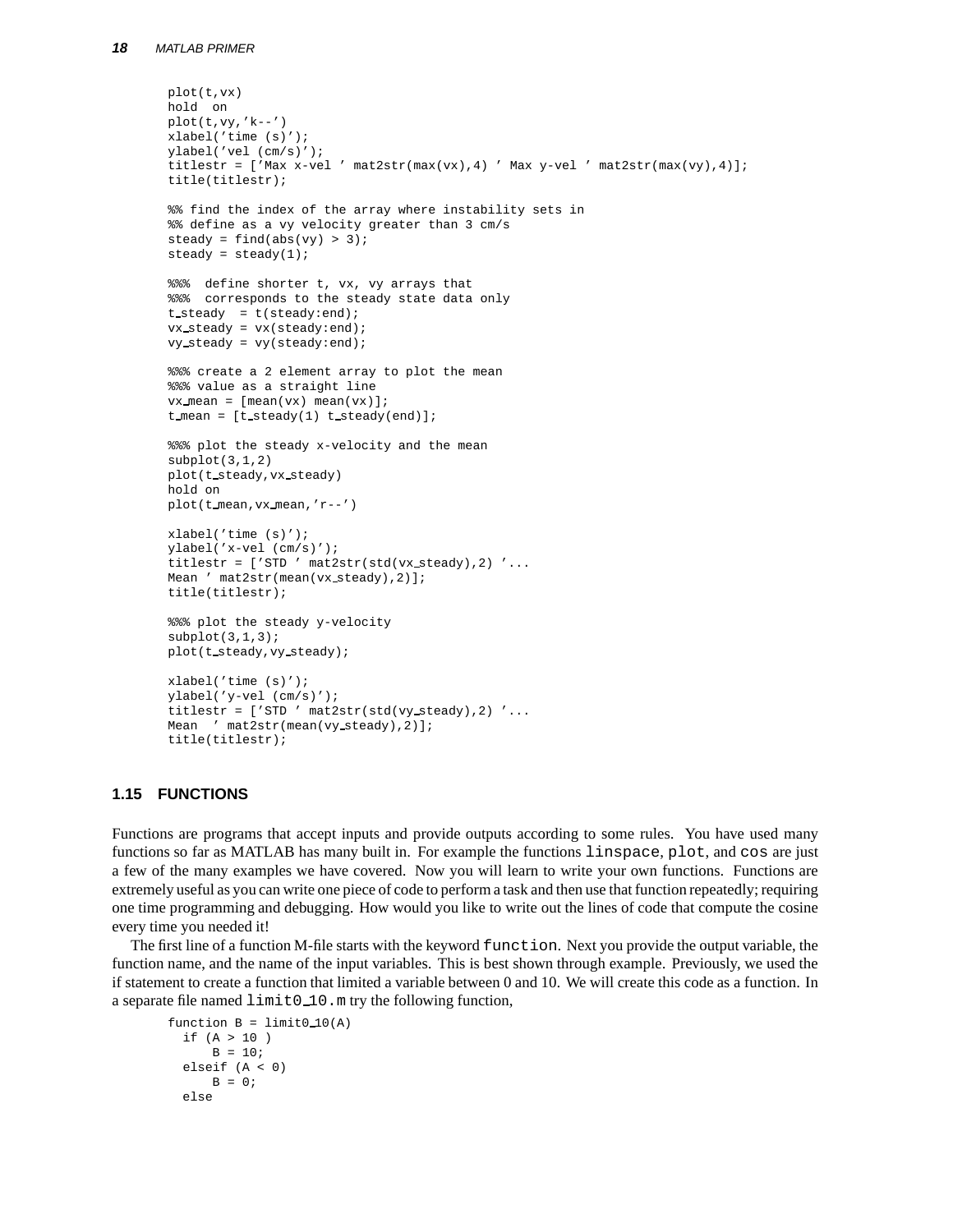$B = A$ ; end

You can test this function by saving the file and running the function in the command window,

```
\frac{1}{2} limit0_10(11)
ans =
  10
\ast limit0-10(-1)ans =
  \Omega» limit0 10(2)
ans =
   \overline{2}
```
The function above has the name limit0 10, the input variable name is A and the output variable name is B. **It** is very important that the function name and file name match and that there is one function in each file. It is also very important to realize that functions have their own workspace. They only know variables that have been passed as input arguments or calculated inside the function itself. They are not aware of the main MATLAB workspace. Thisis important because then when we write functions we know that they are self contained and cannot be contaminated by variables already in memory. To test this we make a simple edit to the limit function, by adding a whos statement inside to check the workspace.

```
function B = \text{limit} 0.10(A)if (A > 10 )
      B = 10;elseif (A < 0)
      B = 0;else
      B = A;
  end
  whos
```
We now can move to the command window and monitor the workspace as we use the function. We start with a clear workspace and define a variable  $X$ . We then check to see that is the only variable in the workspace. We then run the function and see that the whos statement inside the function shows that two variables in the *function's* workspace are  $\vec{A}$  and  $\vec{B}$ ,  $\vec{A}$  is the input argument and  $\vec{B}$  is created in the function. We then check the workspace *back* in the *command window* and see that  $X$  and  $Y$  are the only known variables. Functions have an independent workspace, containing variables that are defined as input arguments or defined within.

```
X = 5.6» whos
 Name Size Bytes Class
 X 1x1 1x1 8 double array
Grand total is 1 element using 8 bytes
* Y = 1imit0_10(X);
 Name Size Bytes Class
 A 1x1 1x1 8 double array<br>B 1x1 8 double array
 B 1x1 8 double array
Grand total is 2 elements using 16 bytes
» whos
 Name Size Bytes Class
 X 1x1 1x1 8 double array
 Y 1x1 8 double array
Grand total is 2 elements using 16 bytes
```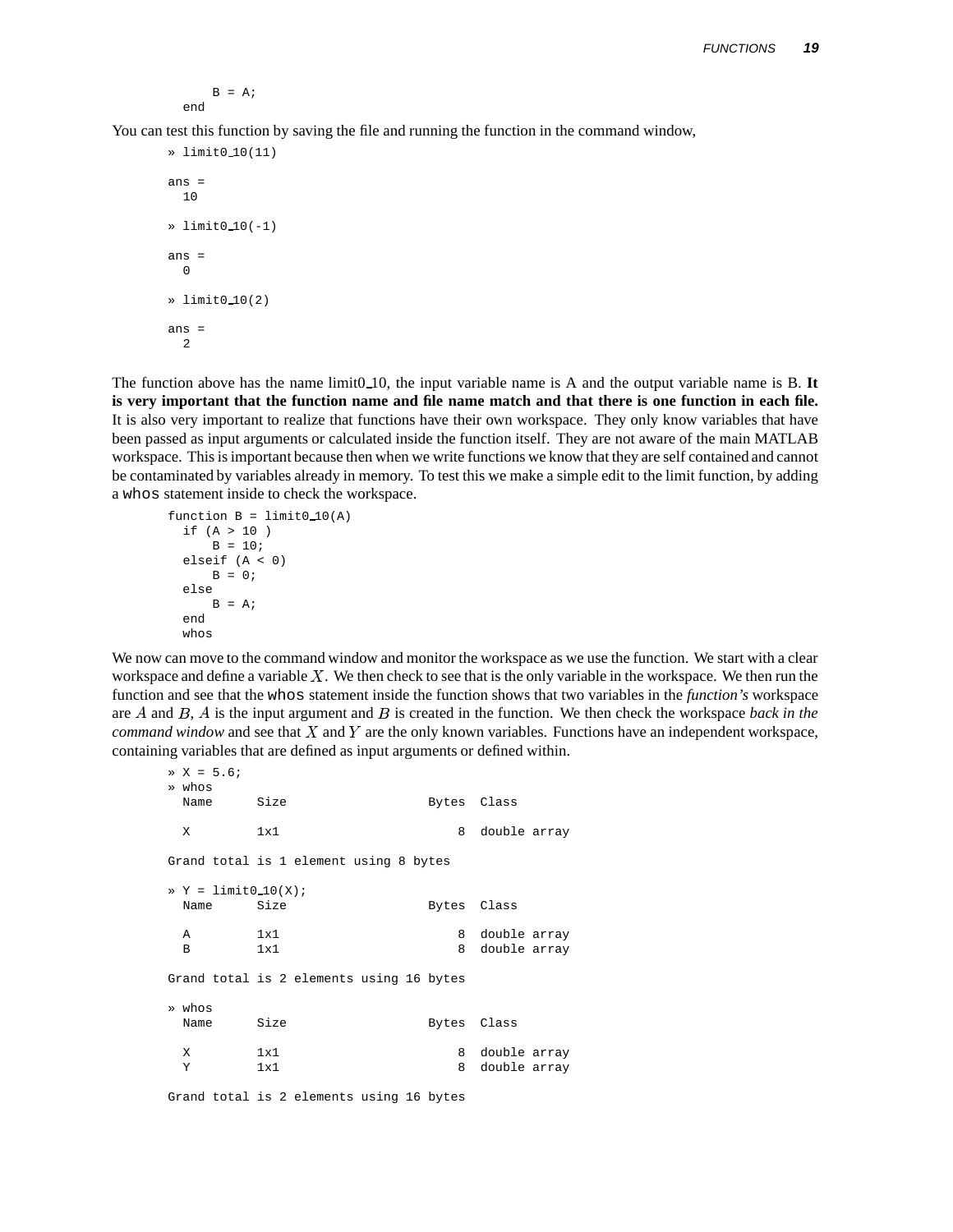We can extend our function so that it works on data arrays as well. While there are many ways to execute such a function, one method using the find command is shown as

```
function B = limit0_10(A)B = A; \text{8} set A=B
 i = find(A > 10); %% find indices wher A>10
 B(i) = 10; % & upper limit to 10
 i = find(A < 0); %% find indices wher A < 0B(i) = 0; %% lower limit to 0
```
which can perform the function element-wise on data arrays as follows.

```
» X = [-2 0 5.5 13];
\ast limit0-10(X)ans =
0 0 5.5000 10.0000
```
The final modification to this program, we allow the maximum and minimum outputs be determined by the user. These values are added as input arguments that should be supplied by the user.

```
function B = limit.min.max(A, maximum, minimum)B = A; 88 set A=Bi = find(A > maximum); %% find indices wher A>10
 B(i) = maximum; %% upper limit to 10
 i = find(A< minimum); \frac{1}{2} find indices wher A<0
 B(i) = minimum; %% lower limit to 0
```
which now has a more flexible functionality.

```
\sqrt{X} = [-2 \ 0 \ 5.5 \ 13];\ast limit0_10(X,6,-1)
ans =
-1.0000 0 5.5000 6.0000
```
To provide more function examples, we can create functionsfor a variety of mathematical operations. Below we provide an example of a factorial function, a function that sums all elements of an array, one that finds the greatest common divisor of two integers, and one that takes the integral of two vectors assuming that one is a function of the other. MATLAB already has factorial, sum, gcd, and trapz as a built in function, but we will construct our own for example. Write the following program in a separate file named fac.m, summit.m, and gdivisor.m. In the gdivisor program we make use of a few new MATLAB commands. The command error will print the text that is passed to the function and then quit the execution and return to the command prompt. The function mod provides the modulus after division, zero if the number is evenly divisible.

```
function X = fac(N)% Computes the factorial of N and returns the result in X
 X = 1;for i = 1:NX = fac*<i>i</i>;end
function X = summit(A)% Sums all the elements in array A and returns the result in X.
% The sum is taken over all elements regardless of the dimension of A.
 X = 0; \frac{2}{3} sum
 a = a(:); <br> \frac{1}{2} \frac{1}{2} \frac{1}{2} stretch into 1-D
 for i = 1: length(a)
     X = X + a(i) %% add up
  end
function N = gdivisor(A, B)% Find the greatest common divisor of A and B and return answer in N.
% A and B must be positive integers or an error is returned.
% A and B are only single numbers, not arrays.
    %% make sure A and B are integers
```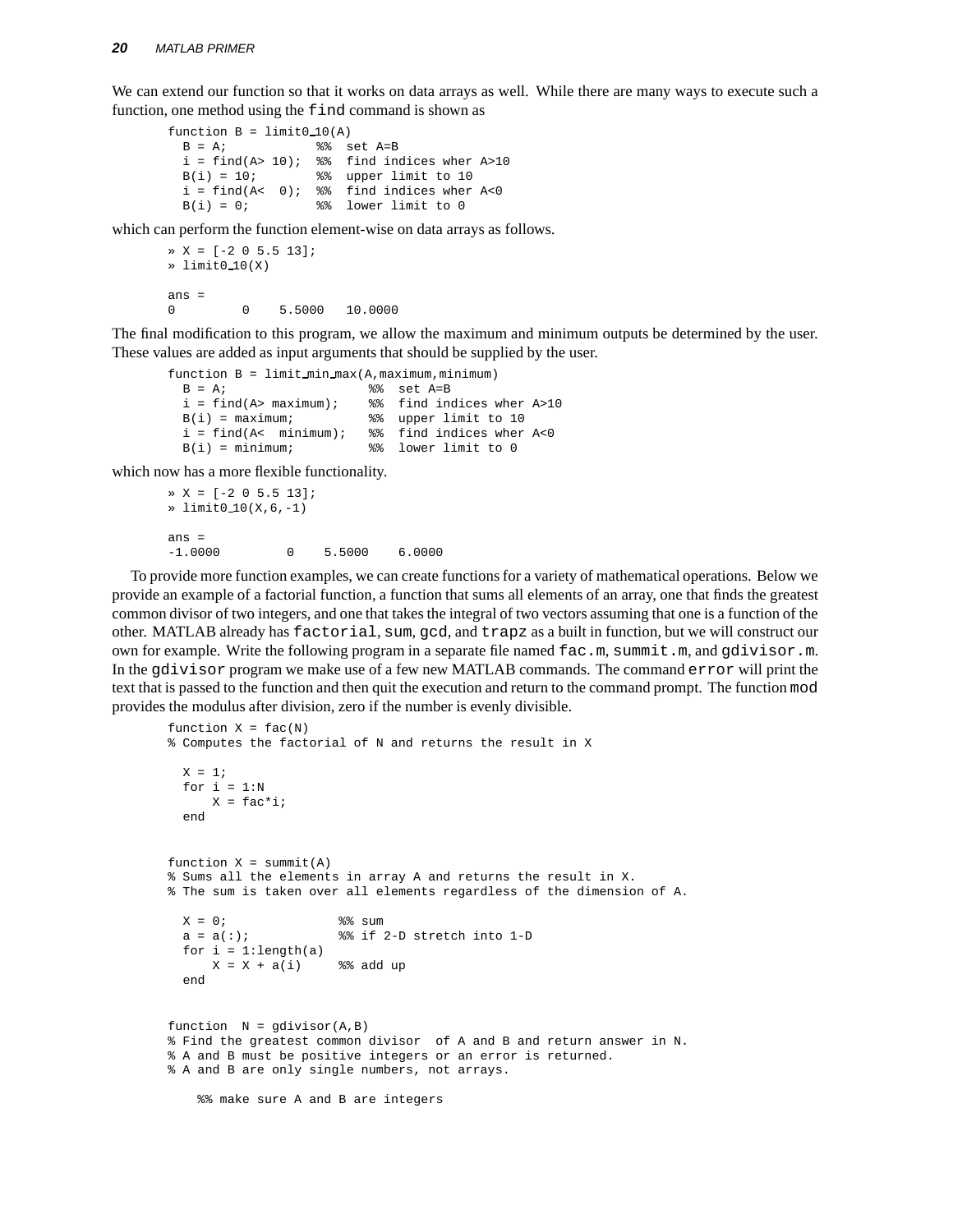```
if (round(A) \leq A | size(A(:)) > 1 | A < 0)
      error('A is not a single, positive, integer!');
   end
   if (round(B) \tilde{-}=B | size(B(:)) > 1 | B < 0)
     error('B is not a single, positive, integer!');
   end
   %% exhaustive search. start from the largest
   %% possible, which is the smallest of the
   %% two numbers
   for N = min(A, B) : -1:1if (mod(A, N) == 0 \& mod(B, N) == 0)break
     end
   end
function I = integral(t,y)%% compute the integral of y(t) from t(1) to t(end)I = (y(2:end) + y(1:end-1))/2;\mathtt{I = I.*diff(t)};I = sum(I);
```
These functions can be run at the MATLAB command prompt. For example, to run the last function you can go to the MATLAB prompt and issue the following commands to get the the value of the integral returned to you.

```
t = [0:100]/100;y = sin(2*pi*t);integral(t,y)
```
A very useful feature of functions in MATLAB is that comments placed at the top of the file, with the comment marker in the first column are available as help from the command line. This feature allows you to document the usage of your functions. This is very important so that you may return to the function at a later date and remember what it does. For example, using the code written above,

```
» help gdivisor
Find the greatest common divisor of A and B and return answer in N.
A and B must be positive integers or an error is returned.
A and B are only single numbers, not arrays.
```
As a final note, MATLAB requires that each function you create exist in a separate file where the function and file name match. You may use multiple functions in a single file, but then those functions are only available inside that file. When breaking a specific problem into smaller, convenient pieces, it is common to keep all the related functions in one file. When creating general purpose functions, then one strategy for keeping your work straight is to keep a special directory containing one file per function. You can keep all these files in a special directory that is part of the MATLAB search path. With that strategy you can simply call the function as you would any built in MATLAB function. You should also be aware that all the good functions are already written. MATLAB contains most of the common mathematical functions that you can think of.

#### *Problems*

**1.1** Create a vector, t, that ranges from 0 to 1 with 1000 equally spaced points. Plot the functions  $sin(2\pi t)$ ,  $e^{-5t}$ , and  $cos(t)e^{-t}$  on the same graph. Label the x and y axis.

**1.2** Create a vector t that ranges from 0 to 1 with 1000 equally spaced points. Plot the functions  $f(t) = e^{5t}$  with  $5t$  with a saturation limit of  $f = 10$ . This means that if f is greater than or equal to ten, then set  $f = 10$ .

**1.3** Alias error refers to taking digital samples of a signal at a rate that is slower than the signal itself. The result is bogus measurement. One way to visualize this error is to create a high frequency sine wave with a low number of points. Create two vectors  $t1$  and  $t2$ . Each array should range from 0 to 1, but  $t1$  should have 21 equally space points (i.e.  $t1=[0:20]/20$  and  $t2$  should have 1000 equally spaced points. On the same graph plot the function  $f = \sin(2\pi 19t)$  using t1 and t2. Plot the function with t1 as discrete points and not a connected curve, while you should plot the function with t2 as a connected curve. Try changing the number of points in  $t_1$  and see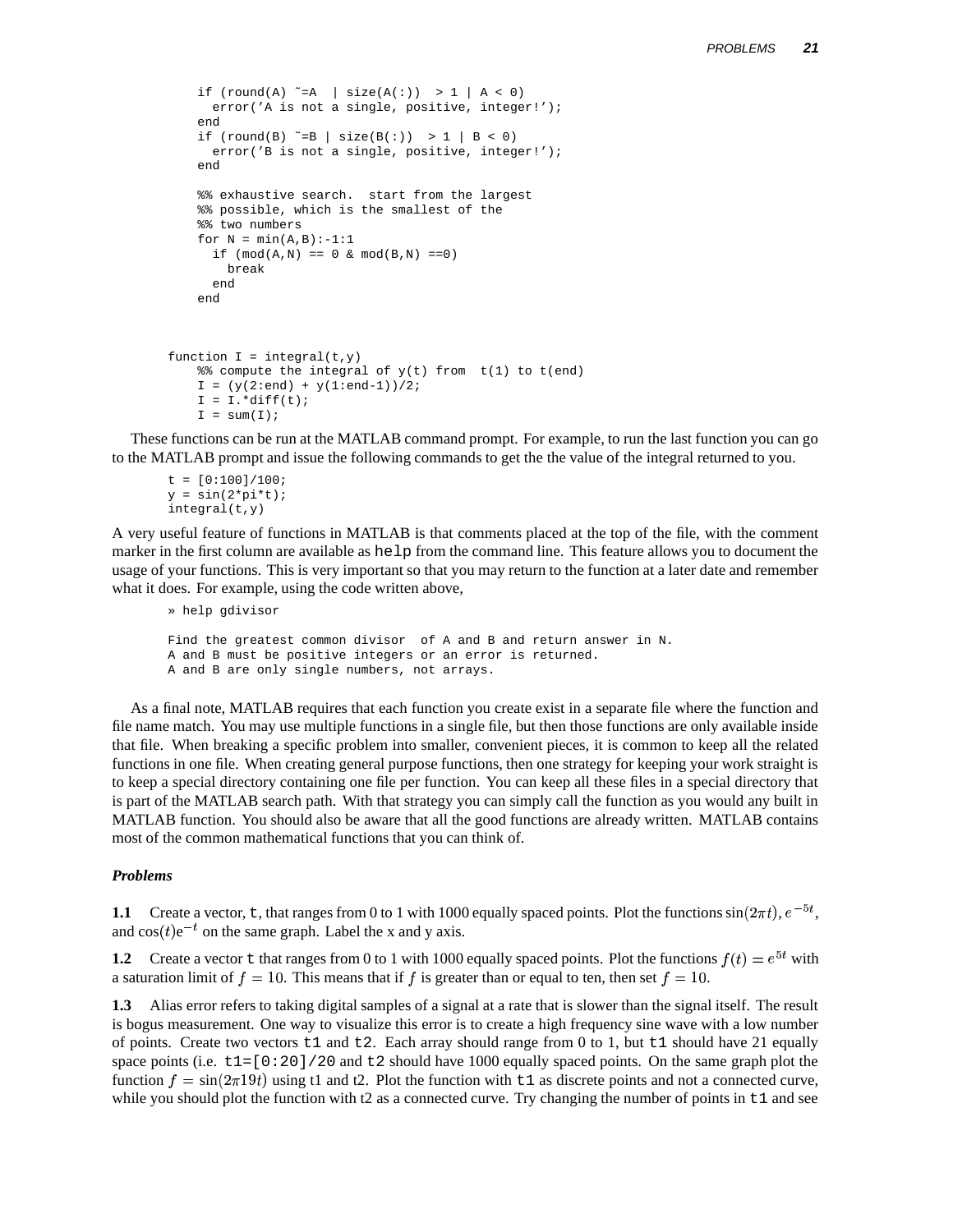what happens. Note that the command hold on will hold the current figure to allow you to plot a new curve on top of it and  $plot(t, f, ', ')$  will plot the function as discrete points rather than a connected line.

**1.4** Modify the integral program to compute the following integrals over  $0 < t < 1$ :  $\sin(2\pi t)$ ,  $e^{-5t}$ , and  $\cos(t)e^{-t}$ . Use 100 data points in your definition of t.

**1.5** Modify the integral program to return the integral at every instant in time, not just the total accumulated result at the final time. The program should compute the function  $g(t) = \int_0^t f(t) dt$ . Test your program using a function to which you know the result, such as  $f(t) = t$  which gives  $g(t) = t^2/2$ . Once you have tested your program compute the integrals over  $0 < t < 1$  of  $sin(2\pi t)$ ,  $sin(4\pi t)$ , and  $sin(8\pi t)$ . Plot the integral of each function on the same graph. Do you get a cosine function for each? What happens to the amplitude of the wave?

**1.6** Take a particle and locate it in a two-dimensional plane at the location  $x = 0$  and  $y = 0$ . Assign the particle an  $x$  and  $y$  velocity of some value that is between 0 and 1. Write a script that tracks the progression of this ball as it bounces around inside a box that has perfectly elastic walls at  $x = \pm 1$  and  $y = \pm 1$ .

To start the problem lets assume that there are no walls and no forces. Since a particle in motion will stay in motion, the velocity will be constant. Create a for loop to take small steps in time. You know the initial position and we will assume that the velocity is constant, therefore you can take a small step in time (say 0.1 "seconds") and predict the new position. All you need to do is say that the new x position is the old position plus the x velocity multiplied by the time step,  $x_{new} = x_{old} + v_x \Delta t$ . This expression holds likewise for y position. The loop will repeat this prediction over and over and track the evolution of the ball. At each time step you should plot the position as a point  $p$ lot(x,y,'.') and hold the graphics "on" so the next iteration will plot on the same graph (use hold on). An example code to computes this part of the problem is shown below:

```
x = 0;y = 0;vx = 0.5;vy = 0.2;
dt = 0.1;for i = 1:1000x = x + vx*dt;y = y + vy*dt;plot(x,y,'.'');
     hold on;
     pause(0.01);
end
```
The pause command allows a brief instant for the graphics to refresh so that the plot will appear in "real-time". The particle should take off in a straight line. Type » clf between runs to clear the figure for each new time you run the program. This program is very boring, so....

Now you will add the walls. Once the particle reaches a wall it will undergo an elastic collision. On collision,the tangential velocity will be maintained and the normal (or perpendicular) velocity will be reversed. Add some if statements that decide if the particle has hit a horizontal or vertical wall. Depending on what wall is hit reverse the appropriate component of velocity while holding the other constant. Try running the program for different initial velocities and see what happens. Change the time step size and see if you notice any difference?

**1.7** Write the integral function provided in the section. Use this integral function to compute the integral over  $0 < t < 1$  of  $e^{-t}$ . Define the number of points used to represent the function with  $t = [0:N]$  /N and set  $N = 10$ initially. Now create a script that will compute the numerical integral for a given  $N$  and compute the difference between the numerical solution and the analytical solution that you can compute by hand. Define the absolute value of the difference between the true and numerical solution as the approximation error. Generate of plot for many values of N (say  $10 < N < 1000$ ), of N versus the error. Hint: The easiest way to do this problem is to first write the program that works for a specific N. After computing the error, plot the answer as  $p$ lot (N,err,'.') where  $err$  is the variable name for the error. Now change N and see that the new result is computed and the new points appears on your plot. Now place a for loop around this program that iterates the value of  $N$  from 10 to 1000. You should now get a curve of the error versus  $N$ . Change the axis on the plot to be log-log. What does the shape of the curve on log-log coordinates tell you? If you double the number of points, what happens to the error.

**1.8** In the early 1800's an English botanist, Robert Brown, observed that pollen grains contained in a drop of water wiggled about in a jagged, random path. Later this behavior was attributed to molecular fluctuations in the